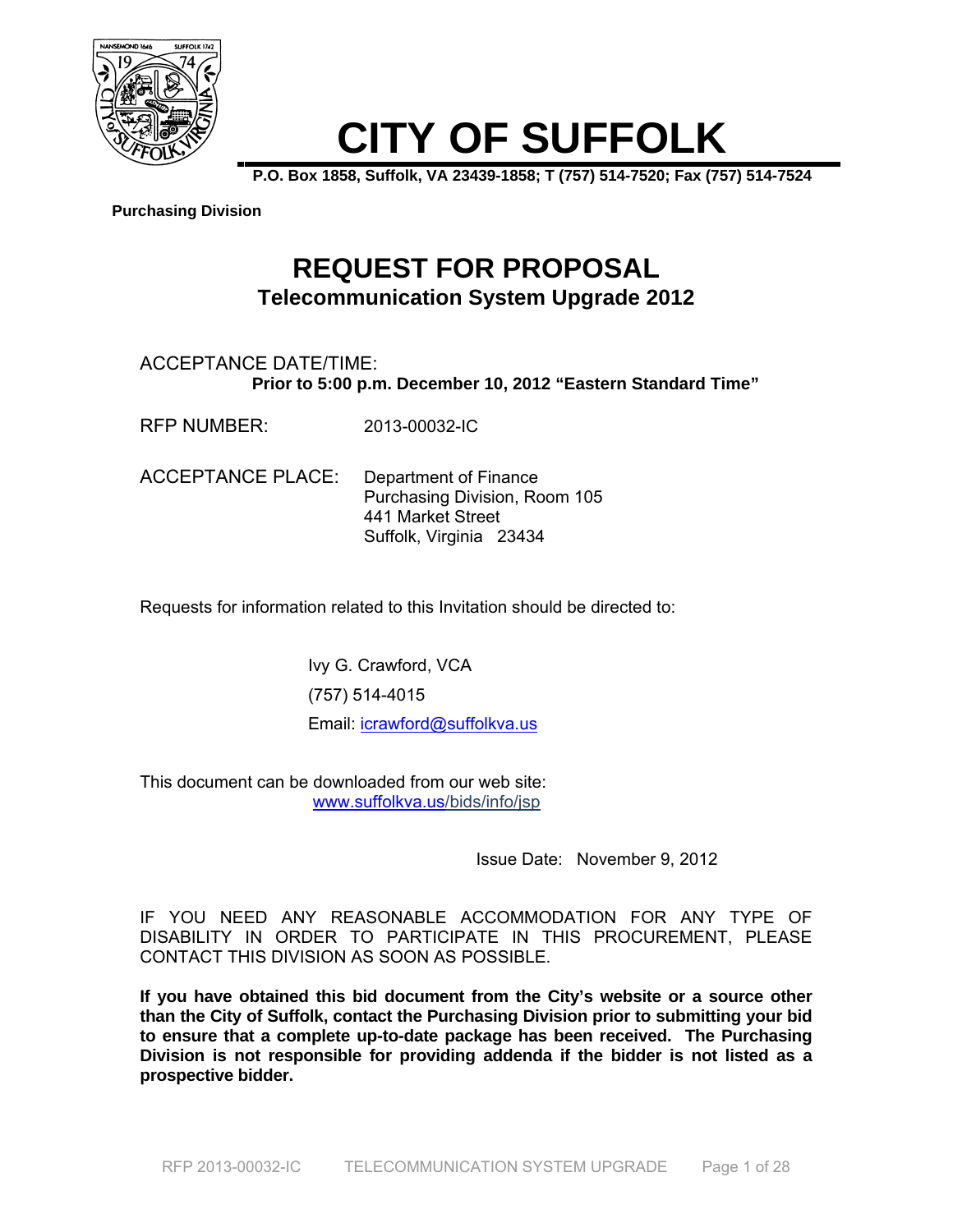### **REQUEST FOR PROPOSAL - Telecommunication System Upgrade**

### **SECTION/TITLE**

| PROPRIETARY/CONFIDENTIAL INFORMATION IDENTIFICATION23 |  |  |  |
|-------------------------------------------------------|--|--|--|
|                                                       |  |  |  |
|                                                       |  |  |  |
| PROOF OF AUTHORITY TO TRANSACT BUSINESS IN VIRGINIA27 |  |  |  |

Prepared by Ivy G. Crawford, VCA Date: November 9, 2012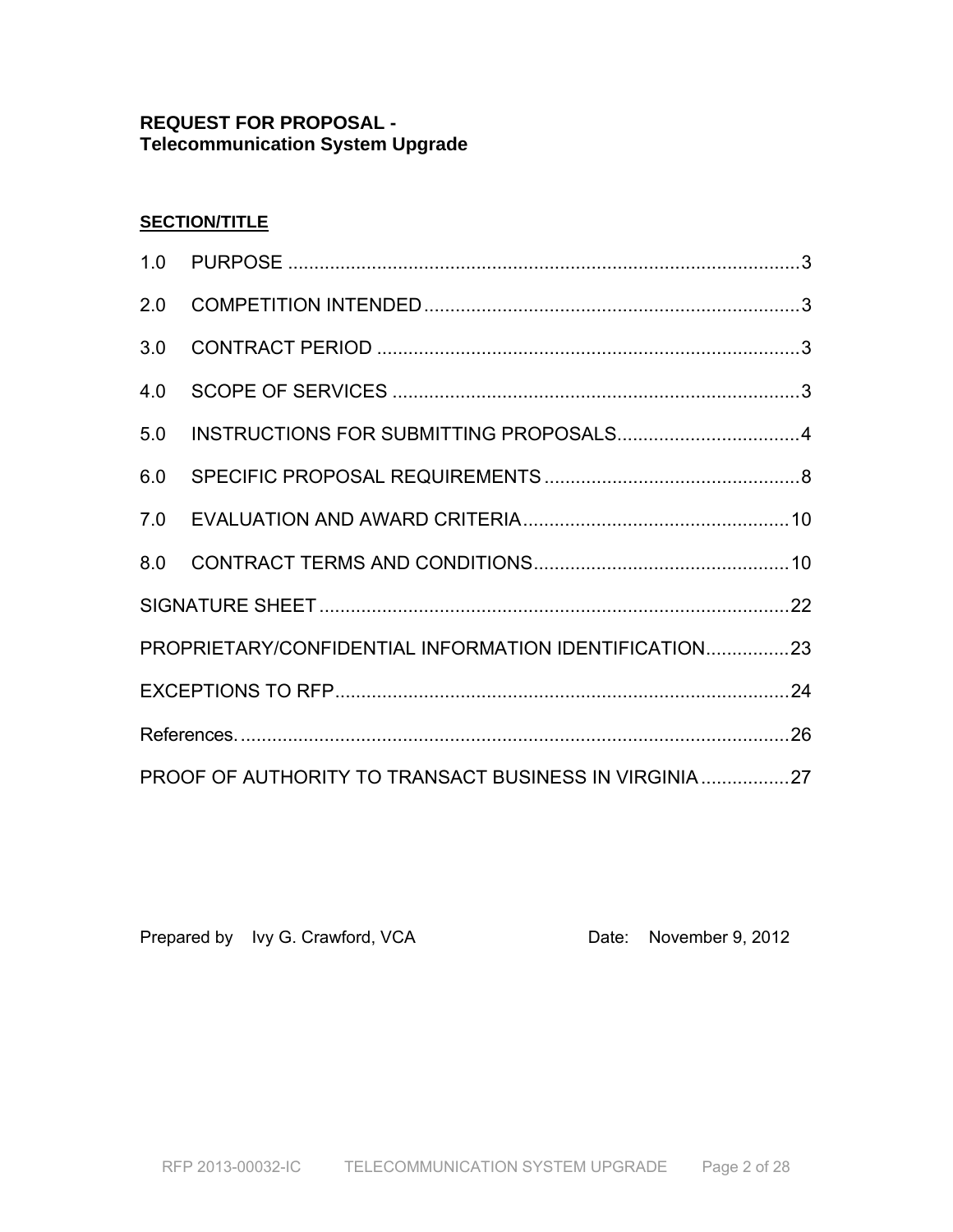#### **TELECOMMUNICATION SYSTEM UPGRADE**

### **1.0 PURPOSE**

The intent of this Request for Proposal (RFP) is to obtain the services of a contractor to provide maintenance, engineering, application design, training and move, adds and change services for all systems specified in the proposal. We are looking to replace the voice and Data within 3-4 months. The services requested will be the primary means of support for telecommunications services for the City of Suffolk and to remote out to other City locations covering the geographic area of the City. This includes Nortel PBX, CallPilot, key system and ancillary telecommunications equipment.

# **2.0 COMPETITION INTENDED**

It is the City's intent that this Request for Proposal (RFP) permits competition. It shall be the offeror's responsibility to advise the Purchasing Agent in writing if any language requirement, specification, etc., or any combination thereof, inadvertently restricts or limits the requirements stated in this RFP to a single source. Such notification must be received by the Purchasing Agent not later than five (5) days prior to the date set for acceptance of proposals.

# **3.0 CONTRACT PERIOD**

Any resulting contract or contracts shall become effective upon executed contract and shall be effective through June 30, 2013. Either the City or the Contractor may terminate the contract without cause by first furnishing the other party sixty (60) days written notice of its intention to terminate.

A formal written contract with specifications will be entered into between parties. The proposal submittal shall substantially constitute the contract between the City and the Contractor. Formal written contracts will be drawn by the City, and all contract provisions that have not been stated herein will be drafted and included as necessary.

## **4.0 SCOPE OF SERVICES**

The services to be provided shall consist of:

- 4.1 The offeror shall provide hardware and software installation and configuration to include cable connectivity to required infrastructure endpoints.
- 4.2 The offeror shall improve the service to the City's residents and businesses who contact the City by telephone.
- 4.3 The offeror shall provide uninterrupted and continuous phone service to continuous phone service to constituents.
- 4.4. The offeror shall enable the City to better utilize and share equipment and services between facilities, reducing cost and duplications.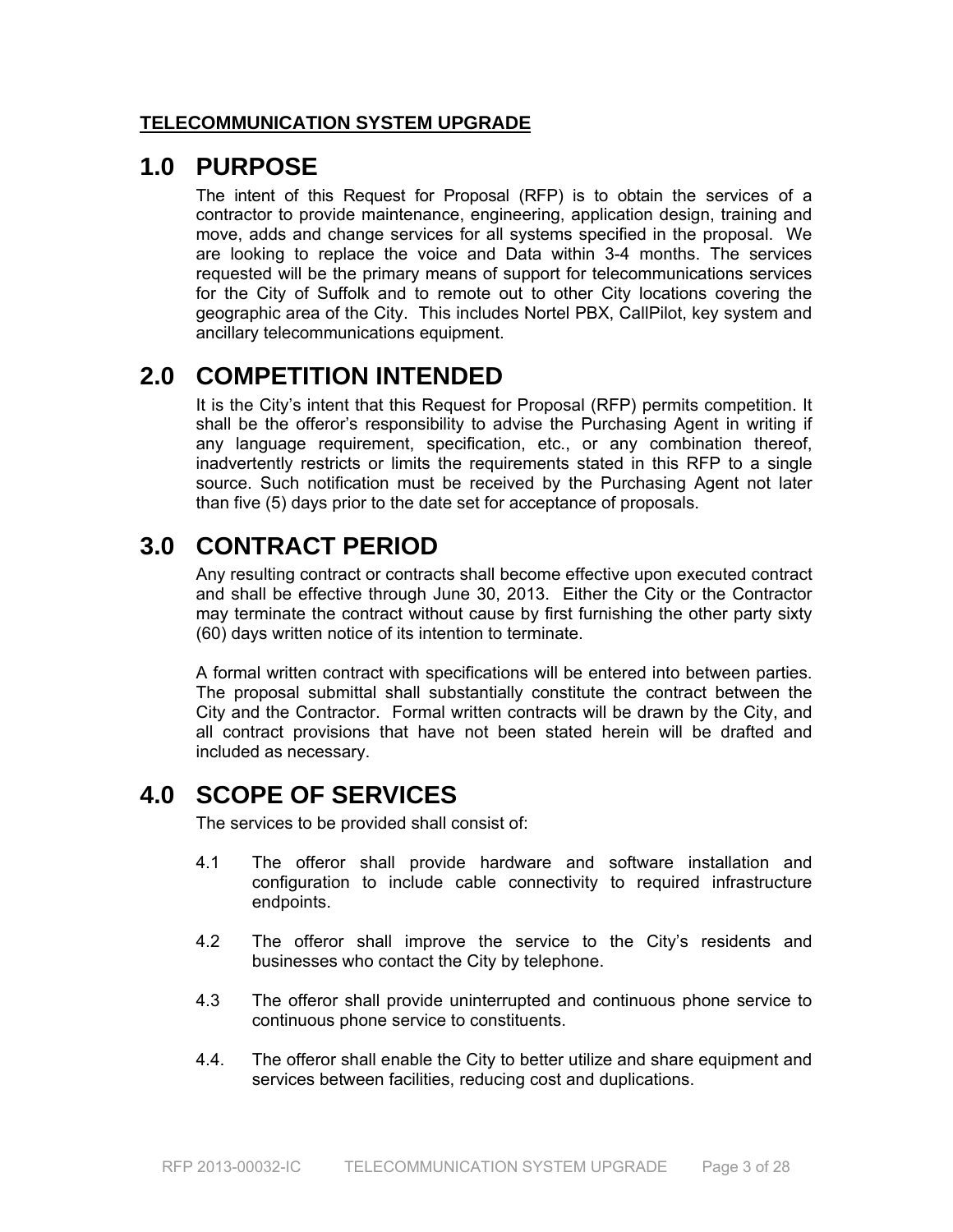- 4.5 The offeror shall replace outdated equipment which can no longer be adequately serviced.
- 4.6 The offeror shall provide programming, installing and connecting all equipment necessary to provide fully functioning telephone telecommunications system that meets the City's requirements.
- 4.7 The offeror shall implement connecting the system and programming the system to existing external paging system if required.
- 4.8 The offeror shall implement connecting the system and programming the system to support existing analog devices (fax, analog phone instruments, security, and fire alarms)
- 4.9 The offeror shall implement connecting to Verizon services (PRI, ISDN, SIP Trunking)
- 4.10 The offer shall conduct end-user and system administration training.
- 4.11 The offeror shall conduct fail-over testing.
- 4.12 The offeror shall provide on-site post cutover support.
- 4.13 The offeror shall provide a fully supported new PBX system.
- 4.14 The offeror shall provide an upgrade to the latest Avaya software.
- 4.15 The offeror shall leverage new phone functionalities and features.
- 4.16 The offeror shall provide ongoing service and support per agreed upon in contract.
- 4.17 The offeror shall provide and conduct complete system testing and validation.

### **5.0 INSTRUCTIONS FOR SUBMITTING PROPOSALS**

#### 5.1 Submission of Proposals

 Read the entire solicitation before submitting a proposal. Failure to read any part of this RFP shall not relieve any offeror from his or her contractual obligations. Be sure proposal container is completely and properly identified. The face of the container shall indicate the RFP number, time and date of acceptance, and the title of the RFP. It is the responsibility of the Offeror to insure proposals are received by the Purchasing Division BEFORE the hour specified on the acceptance date. Proposals may either be mailed to: P.O. Box 1858, Suffolk, Virginia 23439 or hand delivered to 441 Market Street, Room 105, Suffolk, Virginia 23434.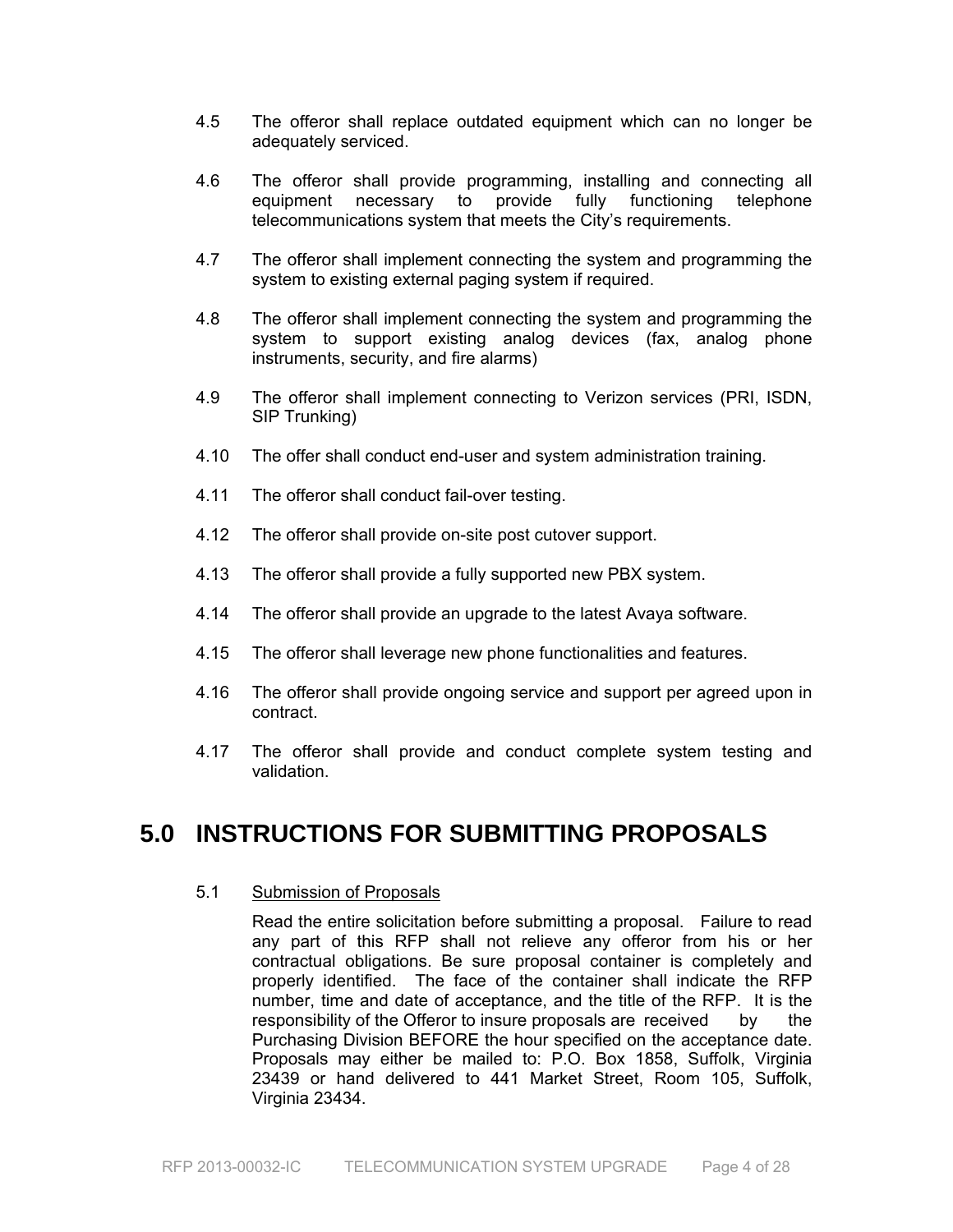#### 5.2 Questions and Inquiries

 Questions and inquiries, both verbal and written, will be accepted from any and all firms. Inquires pertaining to Request for Proposals must give RFP number, title and acceptance date. Material questions will be answered in writing and will be distributed to all firms who receive the RFP provided, that all questions are received five (5) days prior to opening date.

 The Buyer I, Ivy Crawford, is the designated authorized spokesperson for the City of Suffolk with respect to this RFP. Accordingly all questions and/or comments should be directed to the Buyer's attention. The respondents to this RFP shall not contact, either directly or indirectly, any other employee or agent of the City regarding this RFP. This prohibition shall also extend to the Suffolk City Council and other elected City officials. Any such unauthorized contact may disqualify the offeror from the procurement.

#### 5.3 Addendum and Supplement to Request

 If it becomes necessary to revise any part of this request or if additional data are necessary to enable an exact interpretation of provisions of this request, an addendum will be issued. It is the responsibility of the offeror to ensure that he has received all addendums prior to submitting a proposal. All addenda can be downloaded from www.suffolkva.us.

#### 5.4 Firm Pricing for City Acceptance

 Proposal pricing must be firm for City acceptance for 120 days from proposal receipt date.

#### 5.5 Proprietary Information

 Trade secrets or proprietary information submitted by an offeror in connection with this solicitation shall not be subject to disclosure under the Virginia Freedom of Information Act; however, the offeror must invoke the protections of this section prior to or upon submission of the data or other materials, and must clearly identify the data or other materials to be protected and state the reasons why protection is necessary. Offerors shall not mark sections of their proposal as proprietary if they are to be part of the award of the contract and are of a "Material" nature. Any propriety information must be listed on the attached "Proprietary/confidential Information Identification" form and submitted with the proposal.

#### 5.6 Authority to Bind Firm in Contract

 Proposals MUST give full firm name and address of offeror. Failure to manually sign proposal may disqualify it. Person signing proposal should show TITLE or AUTHORITY TO BIND HIS FIRM IN A CONTRACT. Firm name and authorized signature must appear on proposal in the space provided on the pricing page.

- 5.7 Preparation and Submission of Proposals
	- a. All proposals shall be signed in ink by the individual or authorized principals of the firm.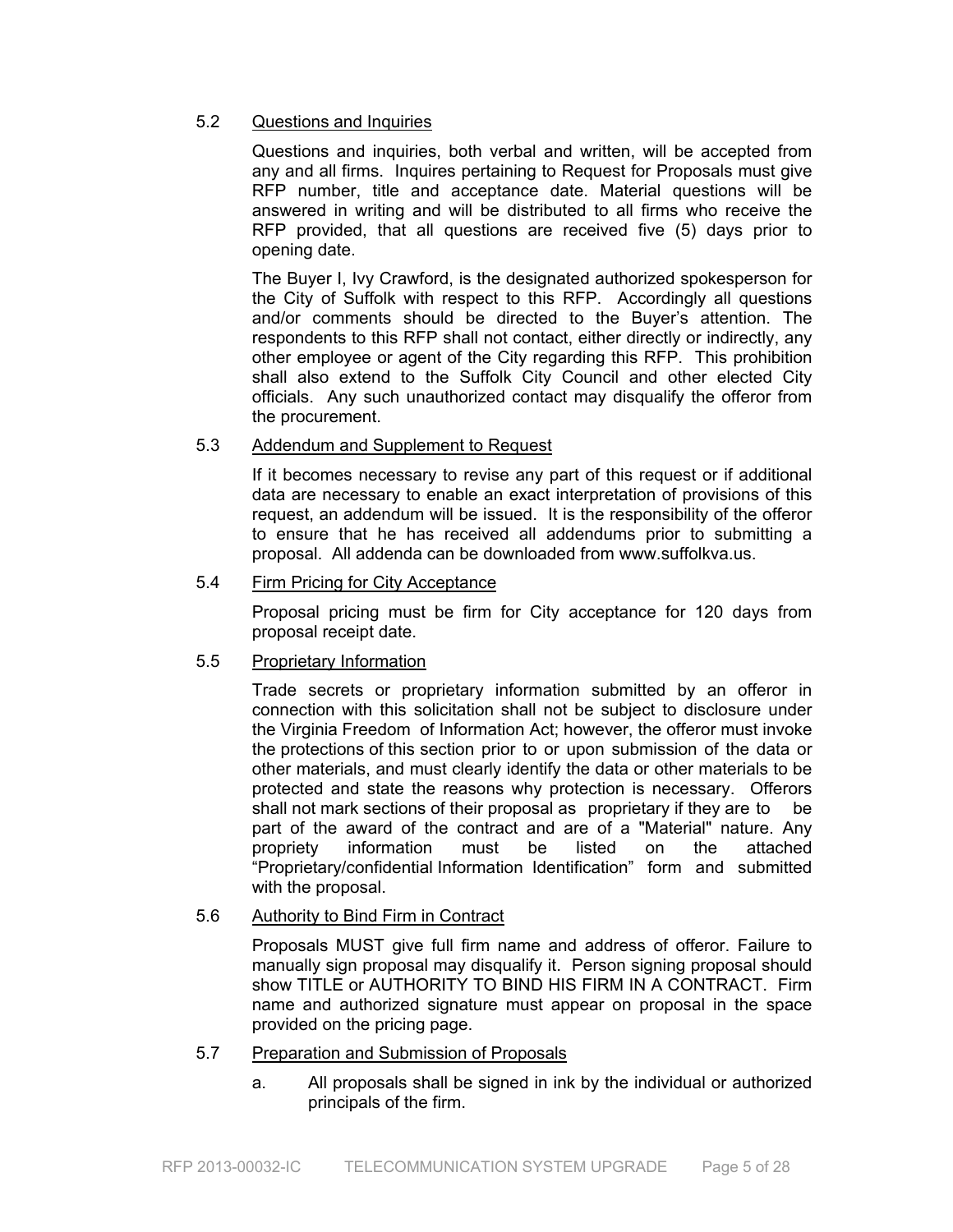- b. All attachments to the Request for Proposal requiring executing by the firm are to be returned with the proposals.
- c. Proposals are to be returned in a sealed container. The face of the container shall indicate the RFP number, time and date of public acceptance, and the title of the proposal.
- d. It is the Offeror's responsibility that the proposals are received by the Purchasing Division BEFORE the hour specified on the opening date. Requests for extensions of this time and date will not be granted. Firms mailing their proposals shall allow for normal mail time to ensure receipt of their proposals by the Purchasing Division prior to the time and date fixed for acceptance of the proposals. Proposals or unsolicited amendments to proposals received by the City after the acceptance date will not be considered. Proposals will be publicly accepted and logged in at the time and date specified above.
- e. Each firm shall submit one (1) original and four (4) copies of their proposal (including price proposal) to the City's Purchasing Division as indicated on the cover sheet of this Request for Proposal. The original proposal shall be clearly marked.

#### 5.8 Withdrawal of Proposals

- a. All proposals submitted shall be valid for a minimum period of one hundred twenty (120) calendar days following the date established for acceptance.
- b. Proposals may be withdrawn on written request from the offeror at the address shown in the solicitation prior to the time of acceptance.
- c. Negligence on the part of the offeror in preparing the proposal confers no right of withdrawal after the time fixed for the acceptance of the proposals.
- 5.9 Registering of Corporation

 Any corporation transacting business in Virginia shall secure a certificate of authority, as required by Section 13.1-757 of the Code of Virginia, from the State Corporation Commission (SCC), PO Box 1197, Richmond, VA. The SCC may be reached at (804) 371-9733.

5.10 Late Proposals

LATE proposals will be returned to offeror UNOPENED, if RFP number, acceptance date and offeror's return address is shown on the container. It is the offeror's responsibility to insure arrival prior to the acceptance time for the RFP.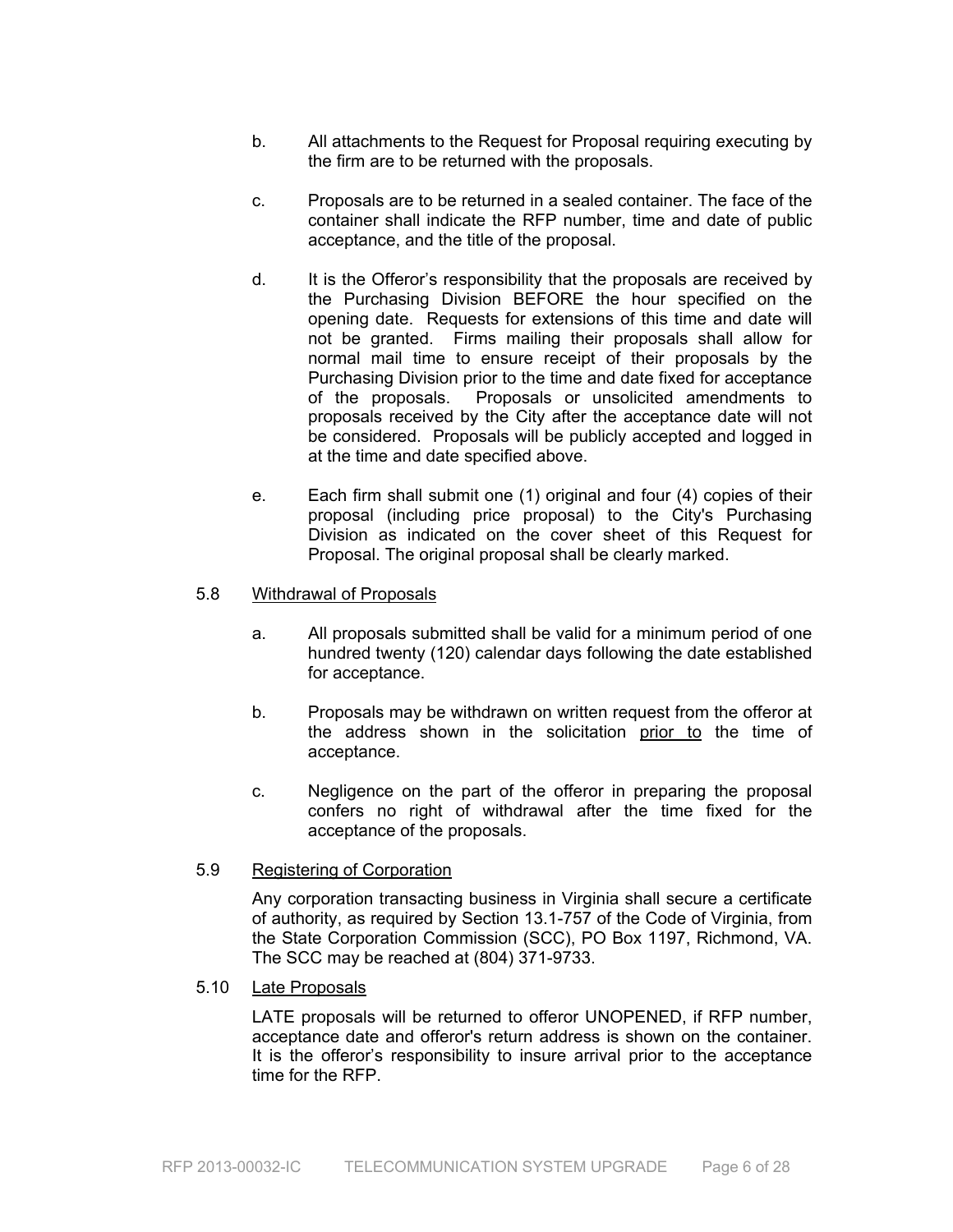#### 5.11 Rights of the City

 The City reserves the right to accept or reject all or any part of any proposal, waive informalities and award the contract to best serve the interest of the City.

#### 5.12 Deviations from Scope of Services

If there is any deviation from that prescribed in the scope of services, the appropriate line in the scope of services shall be ruled out and the substitution clearly indicated. The City reserves the right to determine the responsiveness of any deviation.

#### 5.13 Miscellaneous Requirements

- a. The City will not be responsible for any expenses incurred by a firm in preparing and submitting a proposal. All proposals shall provide a straightforward, concise delineation of the firm's capabilities to satisfy the requirements of this request. Emphasis should be on completeness and clarity of content.
- b. Offerors who submit a proposal in response to this RFP may be required to make an oral presentation of their proposal. The Purchasing Division will schedule the time and location for this presentation.
- c. The contents of the proposal submitted by the successful offeror and this RFP will become part of any contract awarded as a result of the Scope of Services contained herein. The successful firm will be expected to sign a contract with the City.

 The City reserves the right to reject any and all proposals received by reason of this request, or to negotiate separately in any manner necessary to serve the best interests of the City.

#### 5.14 Announcement of Award

 A Notice of Award will be posted on the City's web site www.suffolkva.us and on the bulletin board located outside the Purchasing Division, Room 105, 441 Market Street, Suffolk, Virginia.

#### 5.15 Protest

 Offerors may refer to Sections 2.2-4357 through 2.2-4364 of the Code of Virginia to determine their remedies concerning this competitive process.

#### 5.16 Inclement Weather/Closure Of City Hall

 If City Hall is closed for business at the time scheduled for bid opening, for whatever reason, sealed bids will be accepted and opened on the next scheduled business day, at the originally scheduled time.

#### 5.17 Use of Contract by Other Public Bodies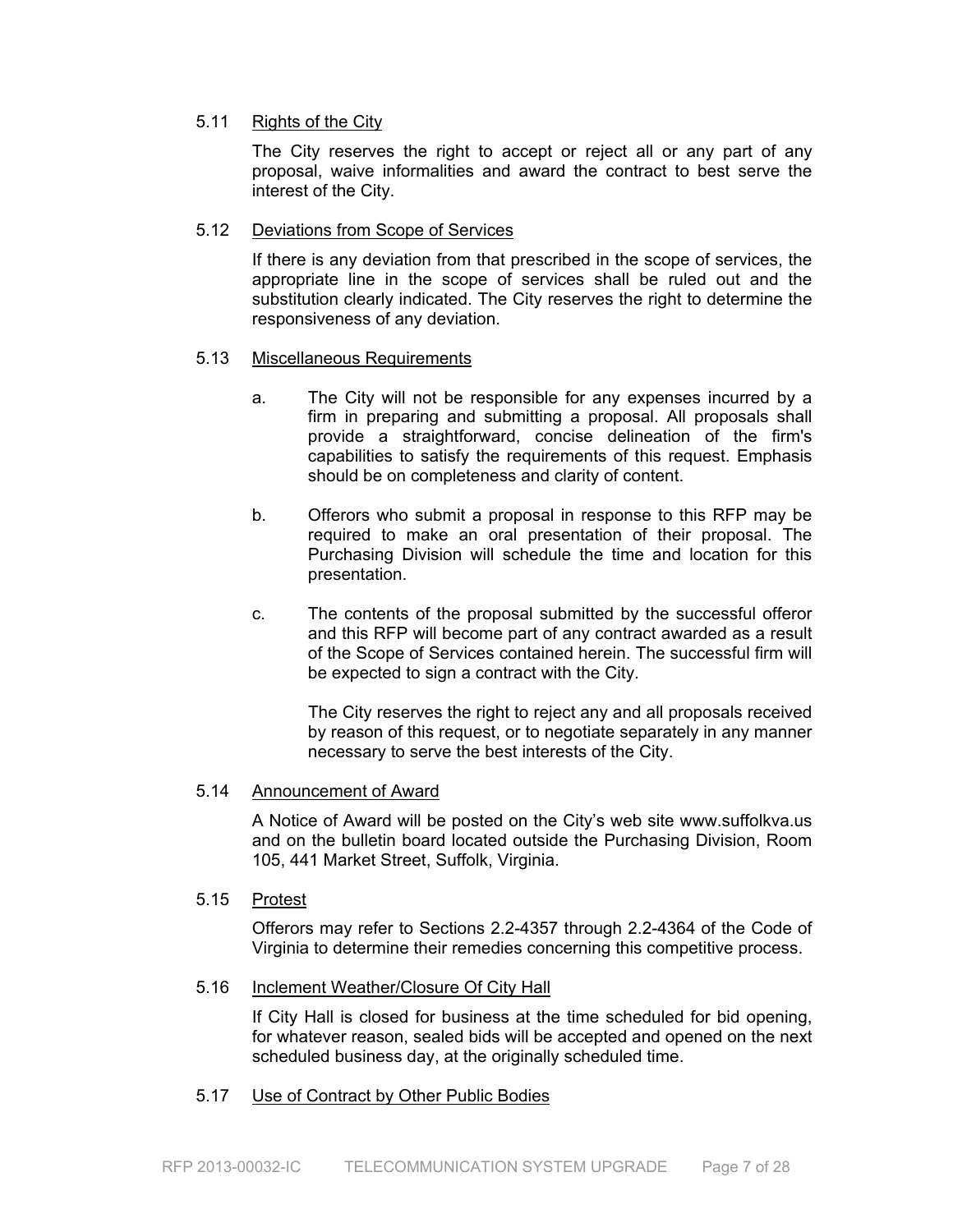Offerors are advised that the resultant contract may be extended, with the authorization of the Offeror, to other public bodies, or public agencies or institutions of the United States to permit their use of the contract at the same prices and/or discounts and terms and conditions of the resulting contract. If any other public body decides to use the final contract, the Contractor shall deal directly with the public body concerning the placement of orders, issuance of the purchase orders, contractual disputes, invoicing and payment. The City of Suffolk acts only as the "Contracting Agent" for these public bodies. Failure to extend a contract to a public body will have no effect on consideration of your bid.

 It is the Contractor's responsibility to notify the public body(s) of the availability of the contract(s).

 Other public bodies desiring to use the contract shall make their own legal determination as to whether the use of this contract is consistent with their laws, regulations and other policies.

 Each public body has the option of executing a separate contract with the Contractor(s). Public bodies may add terms and conditions required by statue, ordinances, and regulations, to the extent that they do not conflict with the contract terms and conditions. If, when preparing such a contract, the general terms and conditions of a public body are unacceptable to the Contractor, the Contractor may withdraw its extension of the award to that public body.

 The City of Suffolk shall not be held liable for any costs or damages incurred by another public body as a result of any award extended to that public body by the Contractor.

### **6.0 SPECIFIC PROPOSAL REQUIREMENTS**

Proposals should be as thorough and detailed as necessary to allow the City of Suffolk to properly evaluate the offeror's capabilities to provide the required services. Offerors are required to submit the following items in the format provided as a complete proposal:

6.1 Signature Sheet and Cover Letter

 The offeror shall complete and submit the Signature Sheet (included in the proposal) and submit it with a brief cover letter. The cover letter should summarize key elements of the proposal. An individual authorized to bind the Contractor must sign the letter and Signature Sheet, as well. The letter must stipulate that the proposal price(s) will be valid for a period of at least 120 days. Indicate the address, email address and telephone number of the Contractor's office.

#### 6.2 Scope of Services

 This section of the proposal should include a general discussion of the Contractor's understanding of the "overall" project and a summary of the products and services being proposed.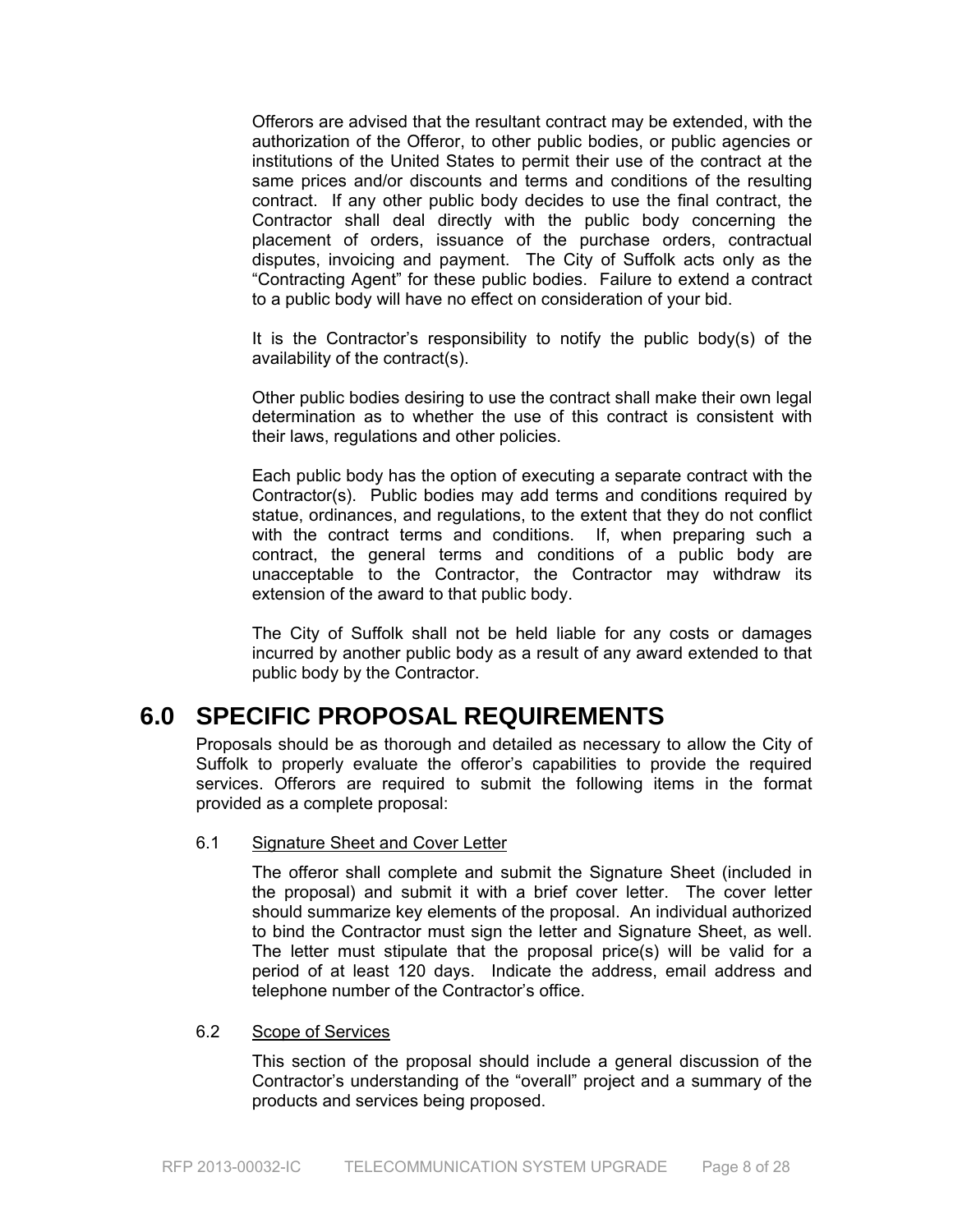Offerors must provide the following information about the Contractor and any company that is proposing partnering or sub-contracting with or fulfilling this contract so that the City can evaluate the Contractor's stability and ability to support the commitments set forth in response to this Request for Proposal.

 The City, at its option, may require the Contractor to furnish additional information or clarification.

- a. State your organization's ability to complete the work within the time stipulated. If you are unable to meet the deadlines, please indicate the specific reasons that the deadlines cannot be met.
- b. Describe in concise terms the methodology you will use to complete the requirements described in the RFP.
- c. Describe any other services you will provide for the fee submitted to either ensure successful completion of this project and/or to enhance the efficiency and quality of this project.
- d. Describe your organization's quality control/assurance program as it relates to this project.

#### 6.3 Company Statement of Qualifications

 Provide a brief background including years in business and office location. Provide an organizational charter, including all staff located at the office location provided with this proposal. Please list by classification (e.g. equipment operator, arborist, laborer, office employee, supervisor, manager, etc.)

#### 6.4 Resume of Responsible Individuals

Provide a resume for each individual assigned to this project as a manager and or supervisor that includes a minimum of the following:

- a. Name
- b. Role in project
- c. Years with this firm
- d. Any previous similar experience, including other firms and years of service

#### 6.5 Client References

 List your firms' experience with similar type projects during the last five (5) years. Work with state and/or local governments is preferred. Provide client's name, contact person, phone and/or email address along with project description and project date.

#### 6.6 Fee Proposal

Provide your cost to provide the services required by this RFP.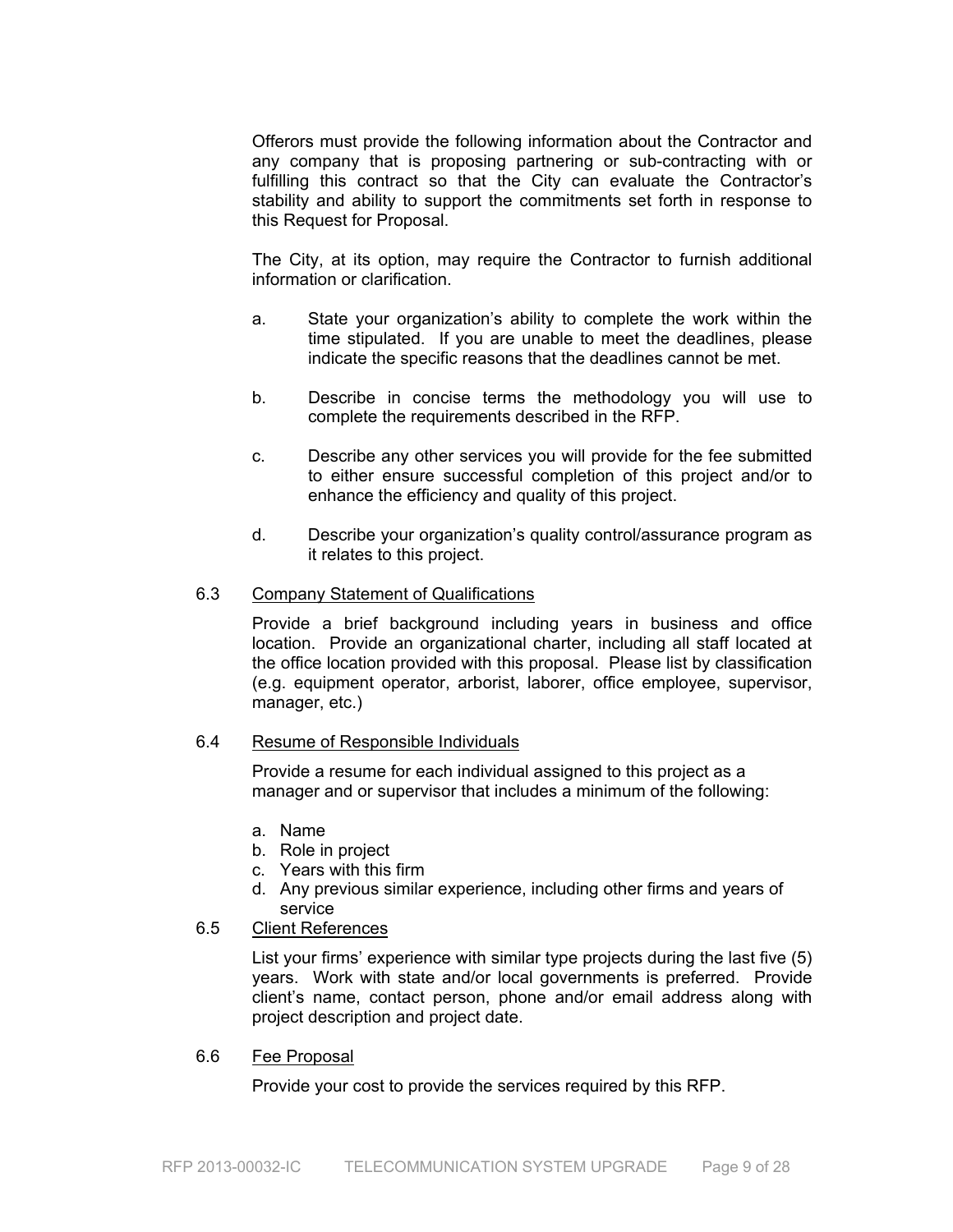#### 6.7 Exceptions to the RFP

All requested information in this RFP must be supplied. Contractors may take exception to certain requirements in the RFP. All exceptions shall be clearly identified on the "Exceptions to RFP" sheet located on Page 24.

## **7.0 EVALUATION AND AWARD CRITERIA**

The City's Evaluation Committee shall review each proposal and verify the claims and credentials of each Offeror. Two (2) or more Offerors deemed to be fully qualified and best suited among those submitting proposals may be selected for interview based on the criteria listed below:

- Management skills and technical expertise.
- Credentials of project team.
- Understanding of the tasks and requirements.
- Equipment proposed
- Timeline for implementation.
- Fee range for proposed work plan.
- Overall quality and completeness of proposal.

Negotiations shall then be conducted with each of the offerors so selected. Price shall be considered, but need not be the sole determining factor. After negotiations have been conducted with each offeror, the City shall select the offeror which, in its opinion, has made the best proposal, and will award the contract to that offeror. Should the City determine, in its sole discretion, that one offeror is qualified, or that one offeror is clearly more highly qualified than the other under consideration, a contract may be negotiated and awarded to that offeror. The City of Suffolk is not required to furnish a statement of the reason(s) why a proposal was not deemed to be the most advantageous.

The successful firm will be expected to sign a contract with the City of Suffolk. The successful firm shall execute and return the contract documents to the City within ten (10) days of receipt. The City reserves the right to include additional terms and provisions, as negotiated.

## **8.0 CONTRACT TERMS AND CONDITIONS**

#### **CONTRACT TERMS AND CONDITIONS**

The resulting contract with the successful bidder will be subject to the following terms and conditions:

#### 8.1 Non-Assignment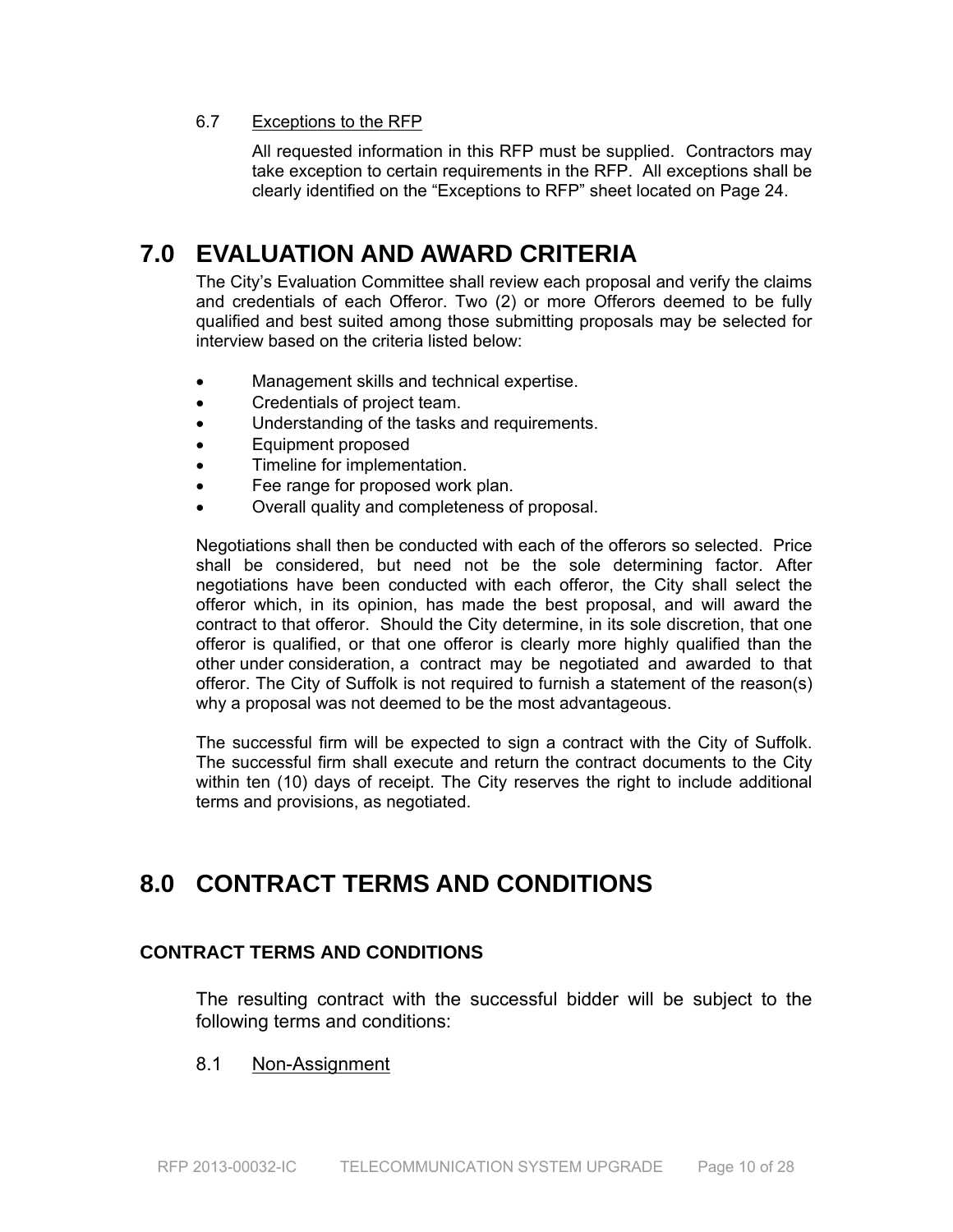This contract may not be assigned in whole or in part without the written consent of the Purchasing Agent.

#### 8.2 Non-Appropriation – Availability of Funds

It is understood and agreed between the parties hereto that the City shall be bound and obligated hereunder only to the extent that the funds shall have been appropriated and budgeted for the purpose of this contract. In the event funds are not appropriated and budgeted in any fiscal year for payments due under this contract, the City shall immediately notify contractor of such occurrence and this contract shall terminate on the last day of the fiscal year for which the appropriation was made without penalty or expense to the City of any kind whatsoever.

#### 8.3 Conflict of Interest

Contractor shall not accept or receive commissions or other payments from third parties for soliciting, negotiating, procuring, or effecting insurance on behalf of the City.

#### 8.4 Severability

If any part, term, or provision of this agreement, shall be found by the Court to be legally invalid or unenforceable, then such provision or portion thereof, shall be performed in accordance with applicable laws. The invalidity or unenforceability of any provision or portion of any contract document shall not affect the validity of any other provision or portion of the contract document.

#### 8.5 Controlling Law

This Agreement is made, entered into, and shall be performed in the City of Suffolk, Virginia, and shall be governed by the applicable laws of the Commonwealth of Virginia without regard to its conflict of law rules.

#### 8.6 Venue; Pending/during Litigation

In the event of litigation concerning this Agreement, the parties agree to the exclusive jurisdiction and venue of the Circuit Court of the City of Suffolk, Virginia; however, in the event that the federal court has jurisdiction over the matter, then the parties agree to the exclusive jurisdiction and venue of the U.S. District Court for the Eastern District of Virginia, Norfolk Division.

The Contractor shall not cause a delay in services because of the pending or during litigation proceedings, except with the express, written consent of the City or written instruction/order from the Court.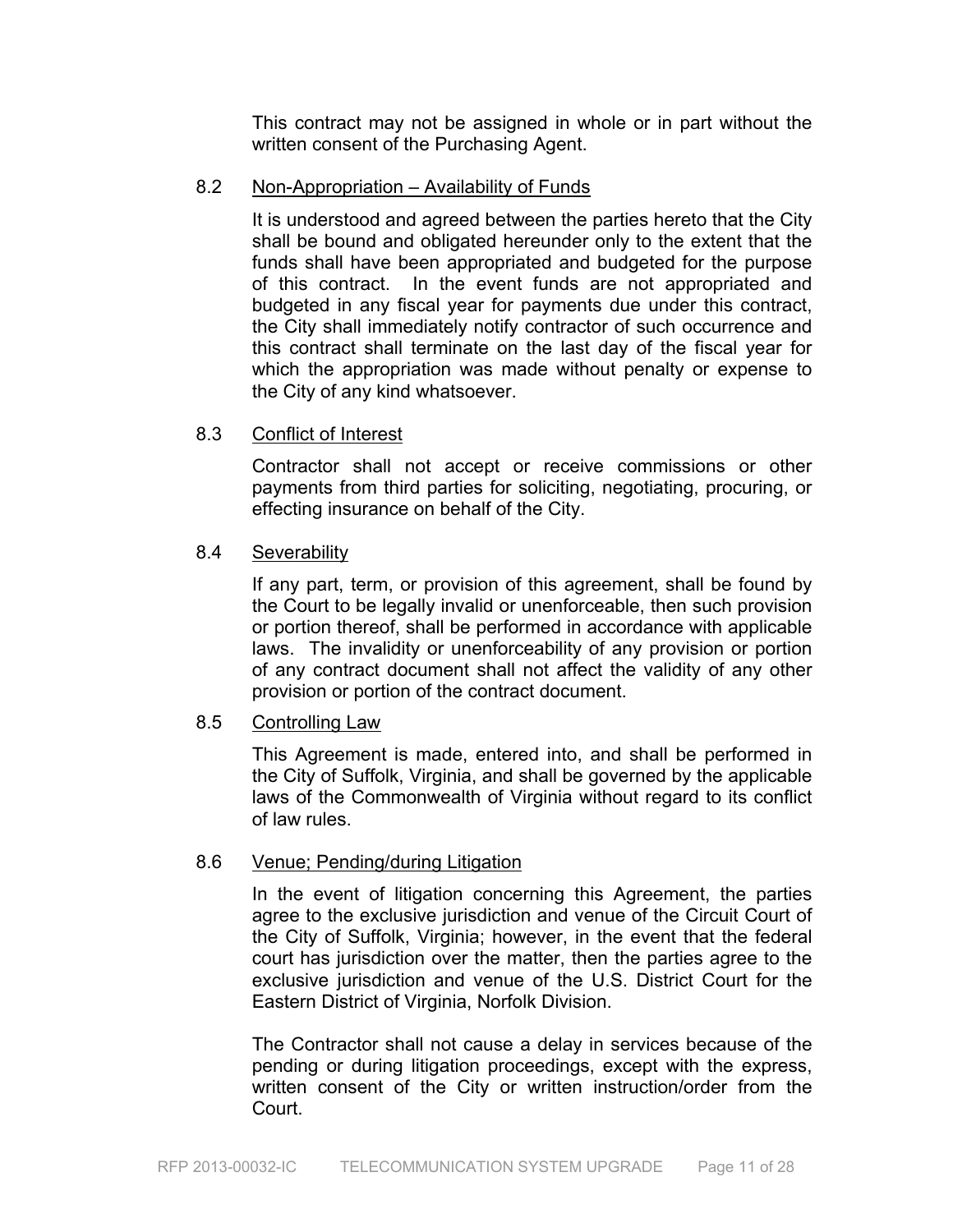### 8.7 Hold Harmless Clause

 The Contractor shall, during the term of the contract, defend, indemnify and hold harmless the City of Suffolk from and against any and all losses, damages, claims, fines, penalties, suits and costs, including bodily injury or death of any person(s), or loss or damage to property, as well as fines, assessments and penalties imposed by any authority which may arise out of any violations of law by, and all acts and omissions of the Contractor, the Contractor's agents, employees occurring in connection with the products, completed operations, and other services covered herein.

#### 8.8 Insurance

The successful offeror shall procure, maintain, and provide proof of, insurance coverages for injuries to persons and/or property damage as may arise from or in conjunction with, the work performed on behalf of the City by the offeror, his agents, representatives, employees or subcontractors. **Proof of coverage as contained herein shall consist of all policies, endorsements, declaration pages and certificates of insurance and shall be submitted fifteen (15) days prior to the commencement of work and such coverage shall be maintained by the offeror for the duration of the contract period; for occurrence policies. Claims made policies must be in force or that coverage purchased for three (3) years after contract completion date.** 

a. General Liability: Coverage shall be as broad as: Comprehensive General Liability endorsed to include Broad Form, Commercial General Liability form including Products/Completed Operations.

> Minimum Limits General Liability: \$1,000,000 General Aggregate Limit \$1,000,000 Products & Completed Operations \$1,000,000 Personal and Advertising Injury \$1,000,000 Each Occurrence Limit \$ 50,000 Fire Damage Limit

- \$ 5,000 Medical Expense Limit
- b. Automobile Liability: Coverage sufficient to cover all vehicles owned, used, or hired by the CONTRACTOR, his agents, representatives, employees or subcontractors.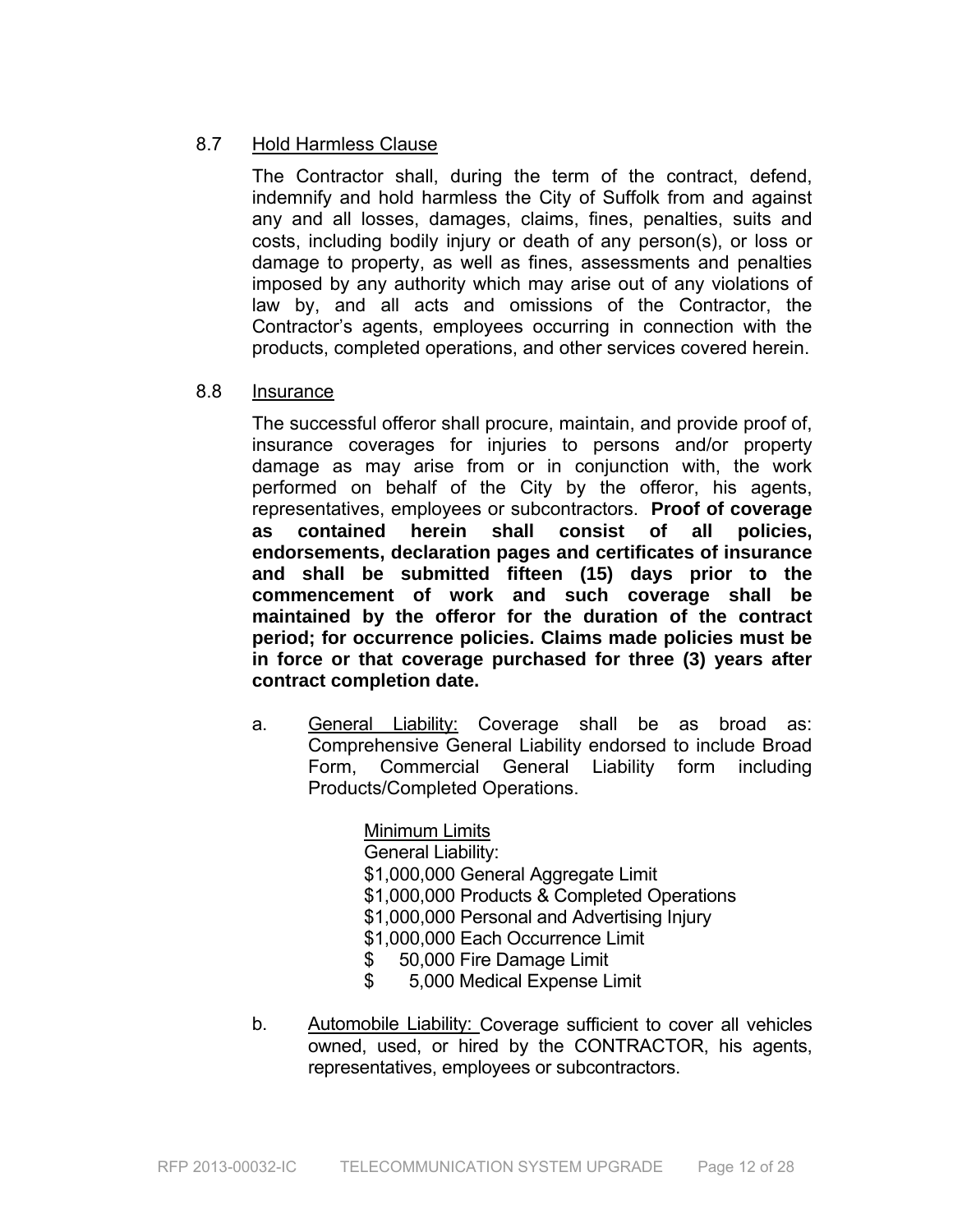Minimum Limits Automobile Liability: \$1,000,000 Combined Single Limit \$1,000,000 Each Occurrence Limit \$5,000 Medical Expense Limit

- c. Workers' Compensation: Limits as required by the Workers' Compensation Act of Virginia. Employer's Liability: \$1,000,000.
- d. Coverage Provisions
	- 1. All deductibles or self-insured retention shall appear on the declaration pages, endorsements, and/or policies provided.
	- 2. The City of Suffolk, its officers/officials, employees, agents and volunteers shall be added as "additional insured" as their interests may appear. A copy of all endorsements, declaration pages and policies that address additional insured shall be provided. This provision does not apply to Professional Liability or Workers' Compensation/Employers' Liability.
	- 3. The offeror's insurance shall be primary over any applicable insurance or self-insurance maintained by the City.
	- 4. The insurer shall provide 30 days written notice to the City before any cancellation, suspension, or void of coverage in whole or part, where such provision is reasonable.
	- 5. All coverage for subcontractors of the offeror shall be subject to all of the requirements stated herein.
	- 6. All deductibles or self-insured retention shall appear on the declaration page(s), endorsement(s) and/or policies and shall be subject to approval by the City. At the option of the City, either; the insurer shall reduce or eliminate such deductible or self-insured retention; or the offeror shall be required to procure a bond guaranteeing payment of losses and related claims expenses.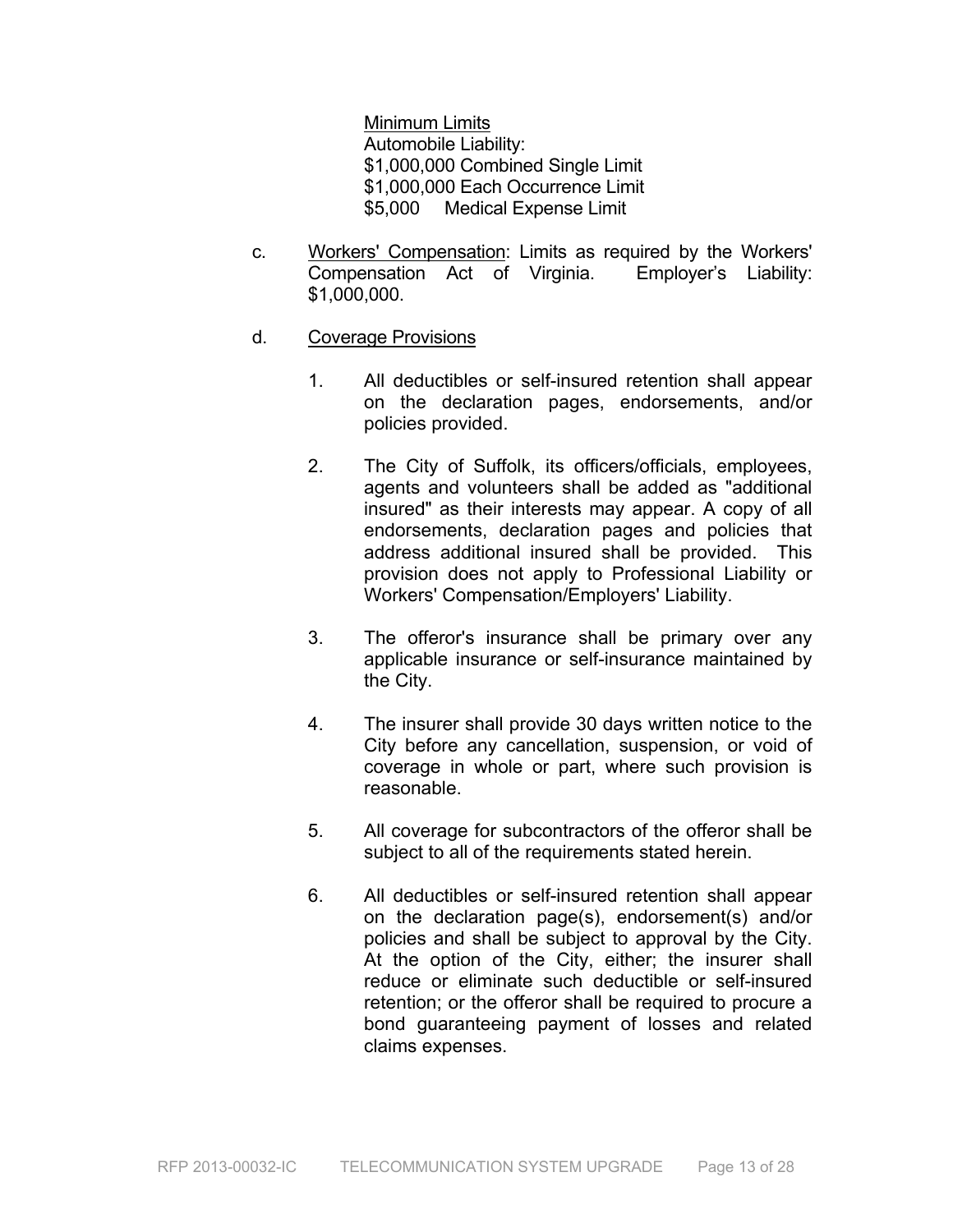- 7. Failure to comply with any reporting provisions of the policy(s) shall not affect coverage provided the City, its' officers/officials, agents, employees and volunteers.
- 8. The insurer shall agree to waive all rights of subrogation against the City, its' officers/officials, agents, employees or volunteers for any act, omission or condition of premises which the parties may be held liable by reason of negligence.
- 9. The offeror shall furnish the City with all certificates of insurance, endorsements, declaration pages, and policies affecting coverage. All documents are to be signed by a person authorized by the insurance company(s) to bind coverage on its' behalf, if executed by a broker, notarized copy of authorization to bind, or certify coverage must be attached.
- 10. All insurance shall be placed with insurers maintaining an A.M. Best rating of no less than an A: VII. If A.M. Best rating is less than A: VII, approval must be received from City's Risk Management Director.

All coverage designated herein shall be as broad as the Insurance Services Office (ISO) forms filed for use with the Commonwealth of Virginia.

#### 8.9 License Requirement

All firms doing business in the City of Suffolk are required to be licensed in accordance with the City of Suffolk business license ordinance.

Wholesale and retail merchants without a business location in the City of Suffolk are exempt from this requirement. Any questions concerning business licenses should be directed to the Commissioner of the Revenue's Office, telephone (757) 514-4260.

#### 8.10 Anti-Discrimination

 By submitting their bids, bidders certify to the City that they will conform to the provisions of the Federal Civil Rights Act of 1964, as amended, as well as the Virginia Fair Employment Contracting Act of 1975, as amended, where applicable, the Virginians with Disabilities Act, the Americans with Disabilities Act and 2.2-4311 of the Virginia Public Procurement Act (VPPA). If the award is made to a faith-based organization, the organization shall not discriminate against any recipient of goods, services, or disbursements made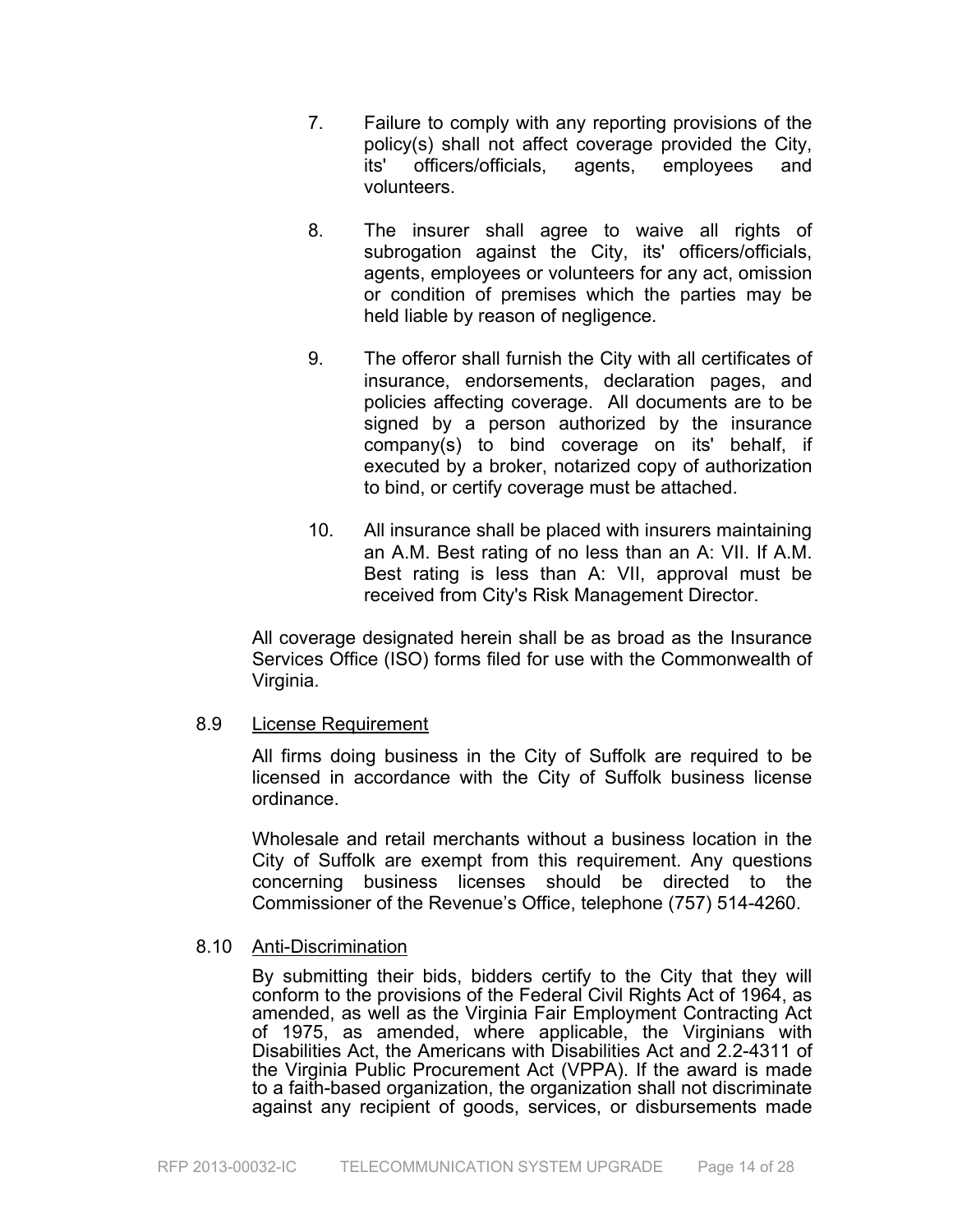pursuant to the contract on the basis of the recipient's religion, religious belief, refusal to participate in a religious practice, or on the basis of race, age, color, gender or national origin and shall be subject to the same rules as other organizations that contract with public bodies to account for the use of the funds provided; however, if the faith-based organization segregates public funds into separate accounts, only the accounts and programs funded with public funds shall be subject to audit by the public body. (Code of Virginia 2.2.4343.1E).

- In every contract over \$10,000 shall include the following provisions:
- 1. During the performance of this contract, the contractor agrees as follows:
	- a. The contractor will not discriminate against any employee or applicant for employment because of race, religion, color, sex, national origin, age, disability, service disabled veterans or any other basis prohibited by state law relating to discrimination in employment, except where there is a bona fide occupational qualification reasonably necessary to the normal operation of the contractor. The contractor agrees to post in conspicuous places, available to employees and applicants for employment, notices setting forth the provisions of this nondiscrimination clause.
	- b. The contractor, in all solicitations or advertisements for employees placed by or on behalf of the contractor, will state that such contractor is an equal opportunity employer.
	- c. Notices, advertisements and solicitations placed in accordance with federal law, rule or regulation shall be deemed sufficient for the purpose of meeting these requirements.
- 2. The contractor will include the provisions of No. 1 above in every subcontract or purchase order over \$10,000, so that the provisions will be binding upon each subcontractor or vendor.

#### 8.11 Drug-free Workplace

During the performance of this contract, the contractor agrees to (i) provide a drug-free workplace for the contractor's employees; (ii) post in conspicuous places, available to employees and applicants for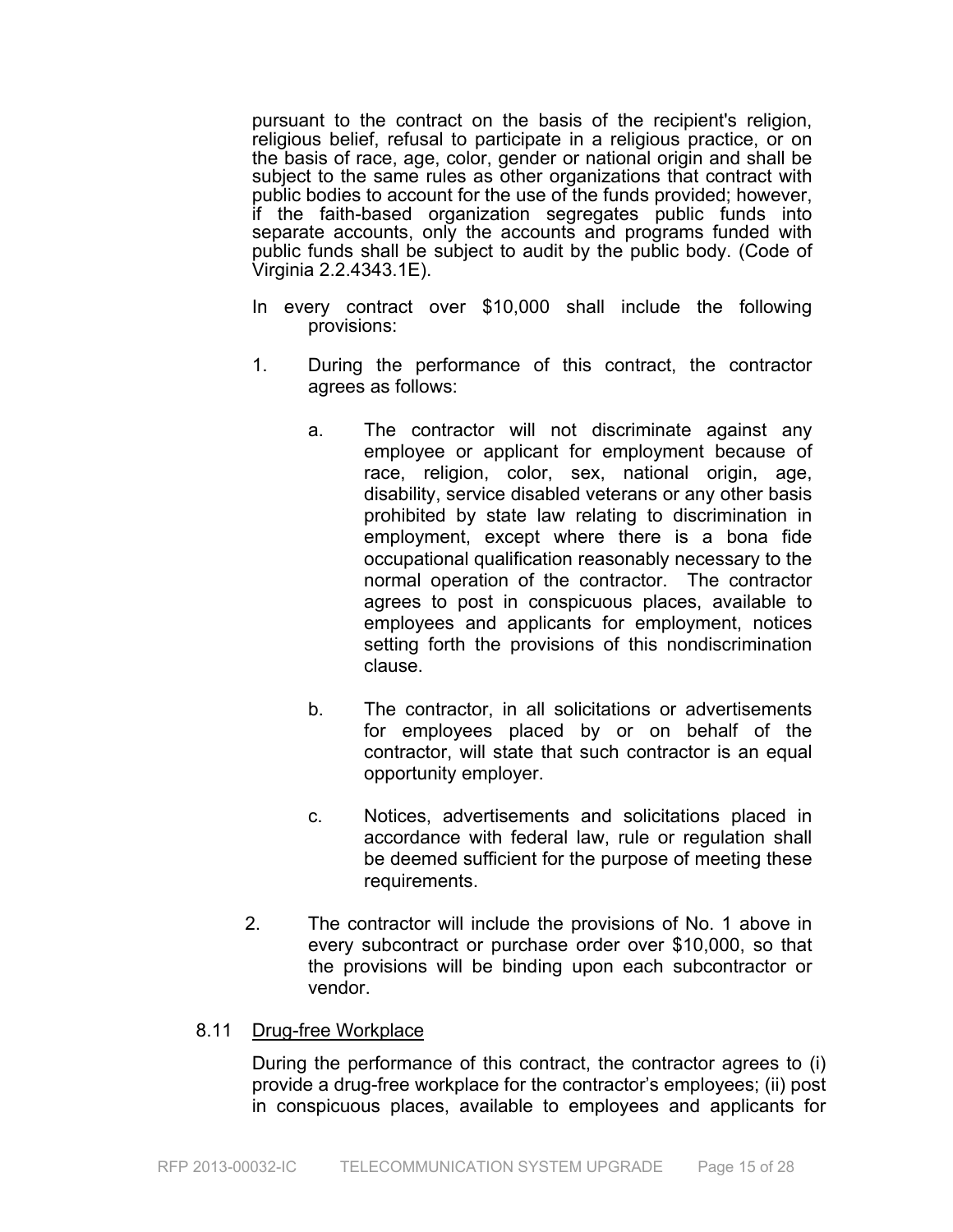employment, a statement notifying employees that the unlawful manufacture, sale, distribution, dispensation, possession, or use of a controlled substance or marijuana is prohibited in the contractor's workplace and specifying the actions that will be taken against employees for violations of such prohibition; (iii) state in all solicitations or advertisements for employees placed by or behalf of the contractor that the contractor maintains a drug-free workplace; and (iv) include the provisions of the foregoing clauses in every subcontract or purchase order of over \$10,000, so that the provisions will be binding upon each subcontractor or vendor.

For the purpose of this section, "drug-free workplace" means a site for the performance of work done in connection with a specific contract awarded to a contractor in accordance with this chapter, the employees of whom are prohibited from engaging in the unlawful manufacture, sale, distribution, dispensation, possession, or use of a controlled substance or marijuana during the performance of the contract.

#### 8.12 Responsibility of Contractor

The Contractor shall, without additional costs or fee to the City, correct or revise any errors or deficiencies in his performance. Neither the City's review, approval or acceptance of, nor payment for any of the services required under this Agreement shall be deemed a waiver of rights by the City, and the Contractor shall remain liable to the City for all costs which are incurred by the City as a result of the Contractor's negligent performance of any of the services furnished under this Agreement.

#### 8.13 Payments to Subcontractors

Within seven (7) days after receipt of monies paid by the City for work performed by a subcontractor under this contractor, the contractor shall either:

- a. Pay the subcontractor for the proportionate share of the total payment received from the City attributable to the work performed by the subcontractor under this contract; or
- b. Notify the City and subcontractor, in writing, of his intention to withhold all or a part of the subcontractor's payment and the reason for non-payment.

The contractor shall pay interest to the subcontractor on all amounts owed that remain unpaid beyond the seven (7) day period except for amounts withheld as allowed in item b above.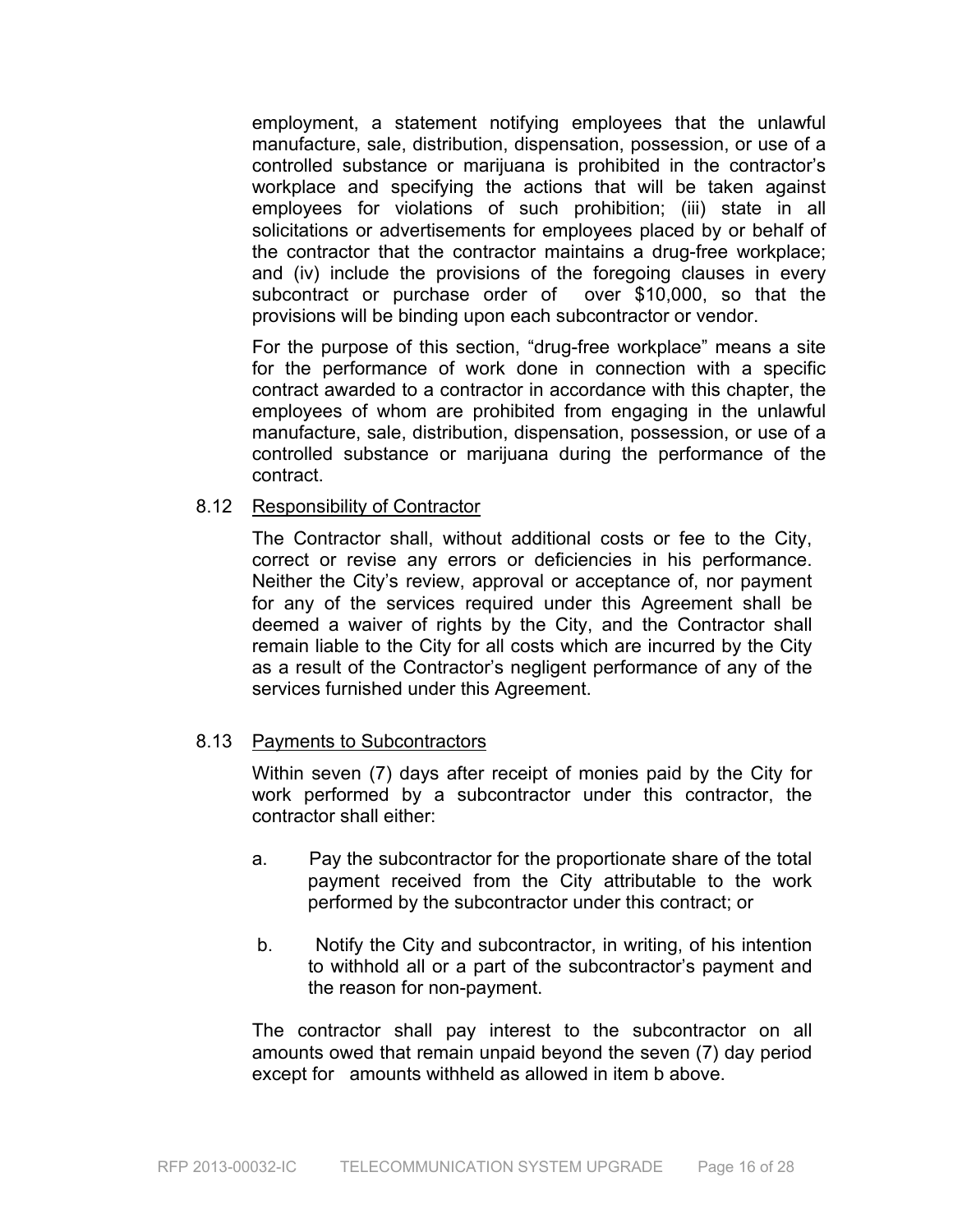#### 8.14 Changes and Additions

It shall be the responsibility of the Contractor to notify the City, in writing, of any necessary modifications or additions in the Scope of this Agreement. Compensation for changes or additions in the Scope of this Agreement will be negotiated and approved by the City, in writing.

It is understood and agreed to by both the City and the Contractor that such modifications or additions to this Agreement shall be made only by the full execution of the City's standard Agreement change order form. Furthermore, it is understood and agreed by both parties that any work done by the Contractor on such modification or addition to this Agreement prior to the City's execution of its standard Agreement change order form shall be at the total risk of the Contractor and said work may not be compensated by the City.

#### 8.15 Termination with Cause/Default/Cancellation

In the event that contractor shall for any reason or through any cause be in default of the terms of this Contract, the City may give contractor written notice of such default by certified mail/return receipt requested at the address set forth in Contractor's Bid/Proposal or as provided in this contract.

Unless otherwise provided, contractor shall have ten (10) days from the date such notice is mailed in which to cure the default. Upon failure of contractor to cure the default, the City may immediately cancel and terminate this contract as of the mailing date of the default notice.

Upon termination, contractor shall withdraw its personnel and equipment, cease performance of any further work under the contract, and turn over to the City any work in process for which payment has been made.

In the event of violations of law, safety or health standards and regulations, this contract may be immediately cancelled and terminated by the City and provisions herein with respect to opportunity to cure default shall not be applicable.

#### 8.16 Termination without Cause

The City may at any time, and for any reason, terminate this Contract by written notice to contractor specifying the termination date, which shall be not less than thirty (30) days from the date such notice is mailed.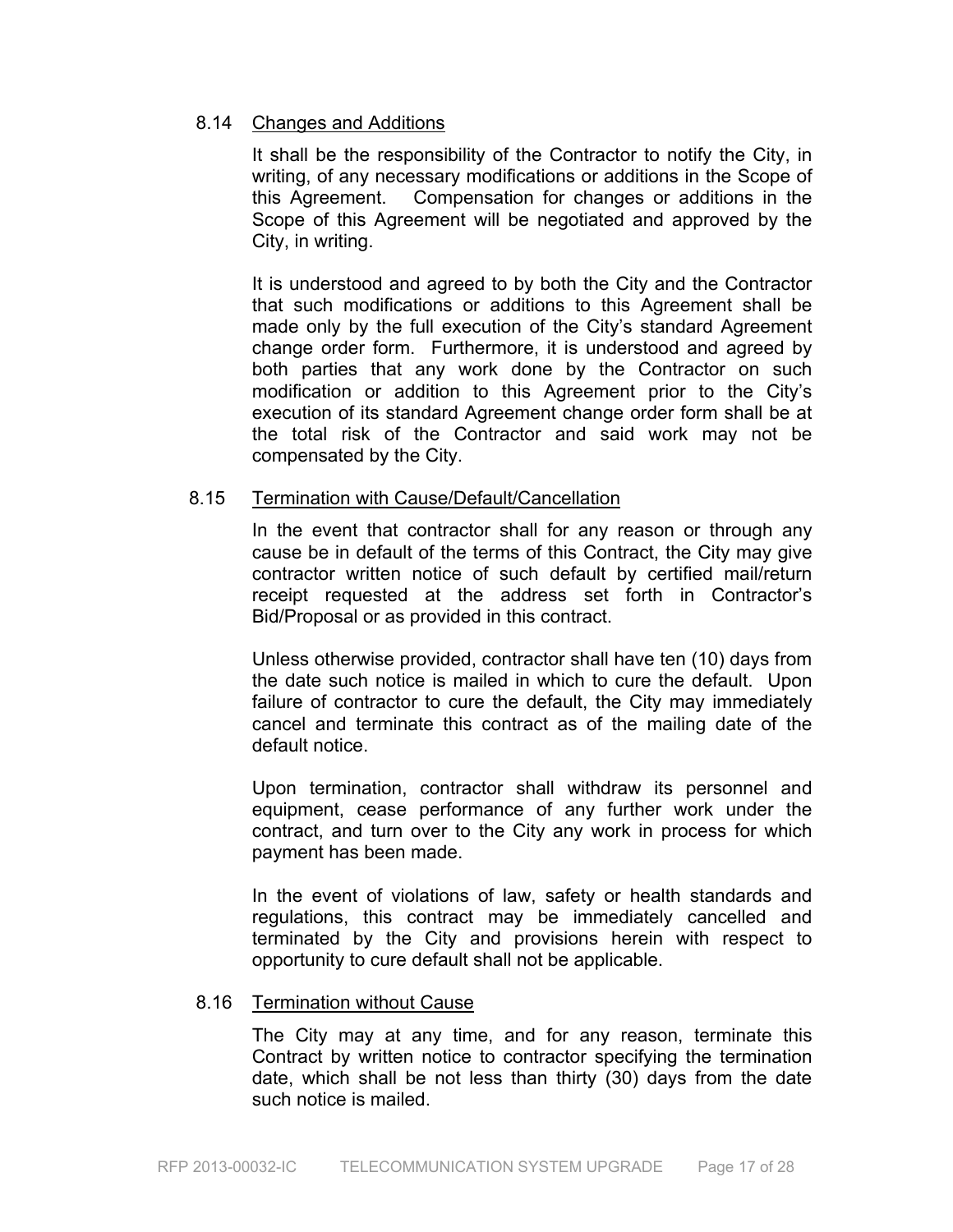Notice shall be given to contractor by certified mail/return receipt requested at the address set forth in contractor's Bid or as provided in this Contract.

In the event of such termination, contractor shall be paid such amount as shall compensate contractor for the work satisfactorily completed, and accepted by the City, at the time of termination.

If the City terminates this Contract, contractor shall withdraw its personnel and equipment, cease performance of any further work under this Contract, and turn over to the City any work completed or in process for which payment has been made.

#### 8.17 Method of Payment

Contractor shall submit invoices in duplicate for each delivery, such statement to include detailed breakdown of all charges, and shall be based on completion of tasks or deliverables.

Invoices shall be submitted to using departments.

Upon acceptance of work, the City will render payment within forty-<br>five (45) days of receipt of invoice. Interest shall accrue at the five  $(45)$  days of receipt of invoice. rate of one percent per month. Unless otherwise provided under the terms of this CONTRACT, interest for late payments shall not exceed one percent (1%) per month.

Individual contractors shall provide their social security numbers, and proprietorships, partnerships, and corporations shall provide their federal employer identification number on the pricing form.

#### 8.18 Compliance with Federal Immigration Law

Contractor does not, and shall not during the performance of the contract for goods and services in the Commonwealth of Virginia knowingly employ an unauthorized alien as defined in the Federal Immigration Reform and Control Act of 1986.

#### 8.19 WAIVER

The failure by one party to require performance of any provision of this CONTRACT shall not affect that party's right to require performance at any time thereafter, nor shall a waiver of any breach or default of the CONTRACT constitute a waiver of any subsequent breach or default or a waiver of the provision itself.

#### 8.20 Compliance with State Law, Foreign and Domestic Business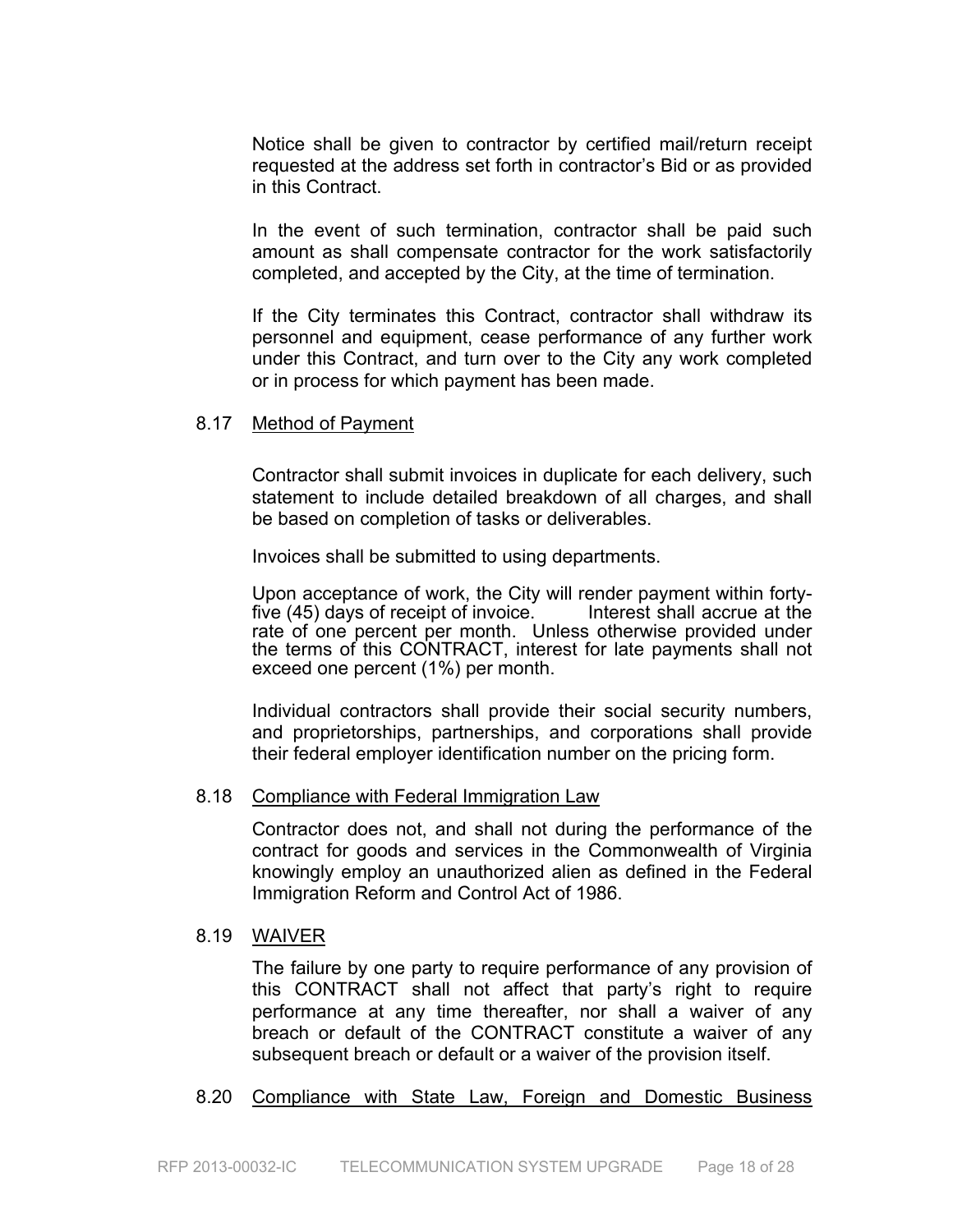### authorized to Transact Business in the Commonwealth (VPPA  $§2.2 - 4311.2)$

A bidder or offeror organized or authorized to transact business in the Commonwealth pursuant to Title 13.1 or Title 50 is to include in its bid or proposal the identification number issued to it by the State Corporation Commission. Any bidder or offeror that is not required to be authorized to transact business in the Commonwealth as a foreign business entity under Title 13.1 or Title 50 or as otherwise required by law shall include in its bid or proposal a statement describing why the bidder or offeror is not required to be so authorized. A public body may void any contract with a business if the business fails to remain in compliance with the provisions of this section.

#### 8.21 Safety

All contractor and subcontractor performing services for the City are required and shall comply with all Occupational Safety and Health Administration (OSHA), State and City Safety and Occupational Health Standards and any other applicable rules and regulations. Also all contractors and subcontractors shall be held responsible for the safety of their employees and any unsafe acts or conditions that may cause injury or damage to any persons or property within and around the work site area under this contract.

#### 8.22 Ethics in Public Contracting

By submitting a bid, the bidder certifies that their bid is made without collusion or fraud and that they have not offered or received any kickbacks or inducements from any other bidder, supplier, manufacturer or subcontractor in connection with their bid, and that they have not conferred on any public employee having official responsibility for this procurement transaction any payment, loan subscription, advance, deposit of money, services or anything of more than nominal value, present or promised, unless consideration of substantially equal or greater value was exchanged. (Code of Virginia 2.2-4367)

#### 8.23 Debarment Status

By submitting a bid, bidders certify that they are not currently debarred by the Commonwealth of Virginia from submitting bids or proposals on contracts for the type of goods and/or services covered by this solicitation, nor are they an agent of any person or entity that is currently so debarred.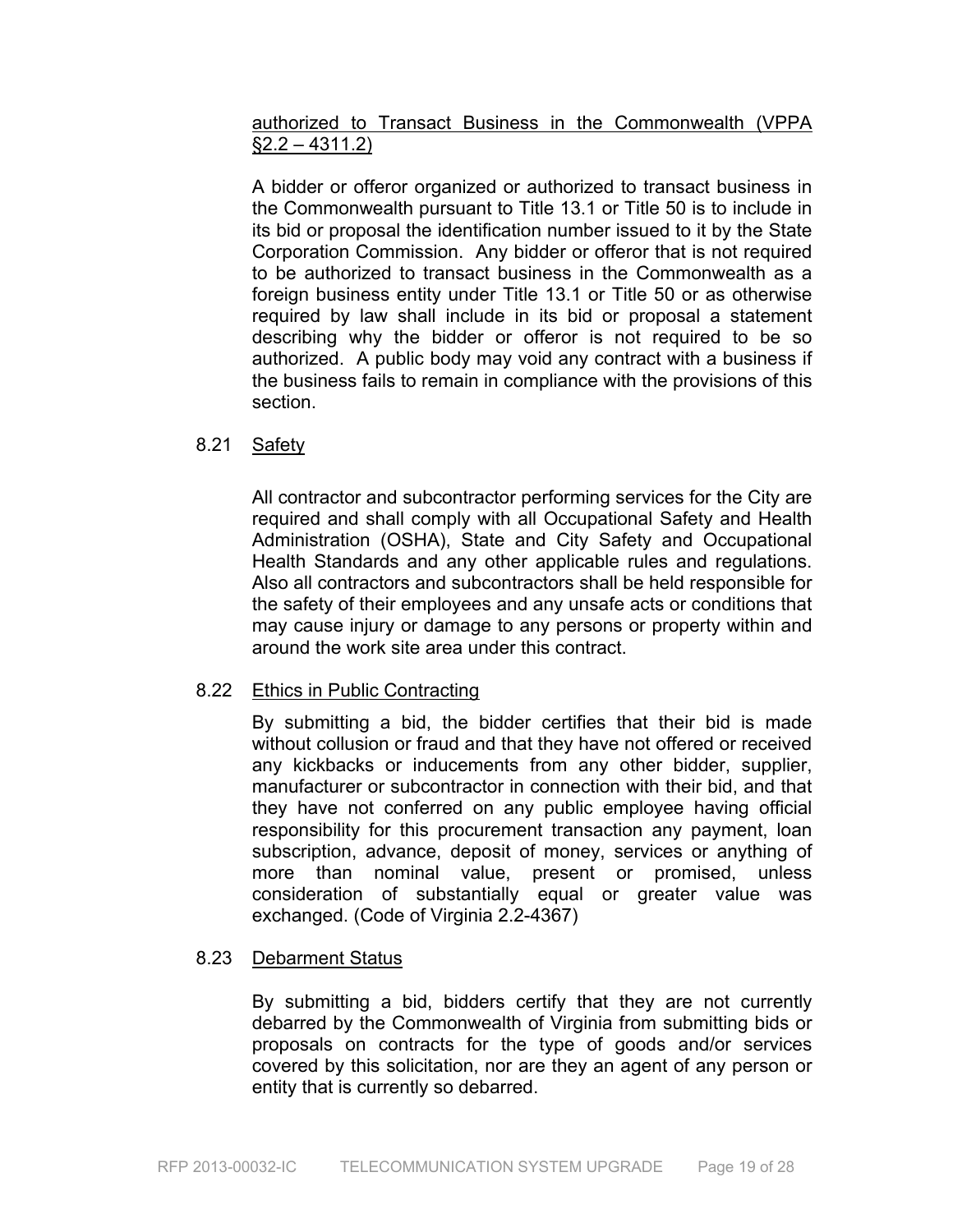#### 8.24 Exemption from Taxes

The City is exempt from State Sales Tax and Federal Excise Tax. Tax Exemption Certificate indicating the City's tax exempt status will be furnished by the City of Suffolk.

#### 8.25 Faith-Based Organizations

#### **City of Suffolk does not discriminate against faith-based organizations.**

#### 8.26 Substitutions

NO substitutions or cancellations permitted after award without written approval by the Purchasing Agent.

#### 8.27 Notice of Required Disability Legislation Compliance

City of Suffolk government is required to comply with state and federal disability legislation: The Rehabilitation Act of 1993 Section 504, The Americans with Disabilities Act (ADA) for 1990 Title II and The Virginians with Disabilities Act of 1990.

Specifically, City of Suffolk, may not, through its contractual and/or financial arrangements, directly or indirectly avoid compliance with Title II of the Americans with Disabilities Act, Public Law 101-336, which prohibits discrimination by public entities on the basis of disability. Subtitle A protects qualified individuals with disability from discrimination on the basis of disability in the services, programs, or activities of all State and local governments. It extends the prohibition of discrimination in federally assisted programs established by the Rehabilitation Act of 1973 Section 504 to all activities of State and local governments, including those that do not receive Federal financial assistance, and incorporates specific prohibitions of discrimination on the basis of disability in Titles I, III, and V of the Americans with Disabilities Act. The Virginians with Disabilities Act of 1990 follows the Rehabilitation Act of 1973 Section 504.

#### 8.28 Ethics in Public Contracting

The provisions contained in Sections 2.2-4367 through 2.2-4377 of the Virginia Public Procurement Act as set forth in the 1950 Code of Virginia, as amended, shall be applicable to all contracts solicited or entered into by this City.

A copy of these provisions may be obtained from the Purchasing Agent upon request. The provisions of this article supplement, but do not supersede, other provisions of law including, but not limited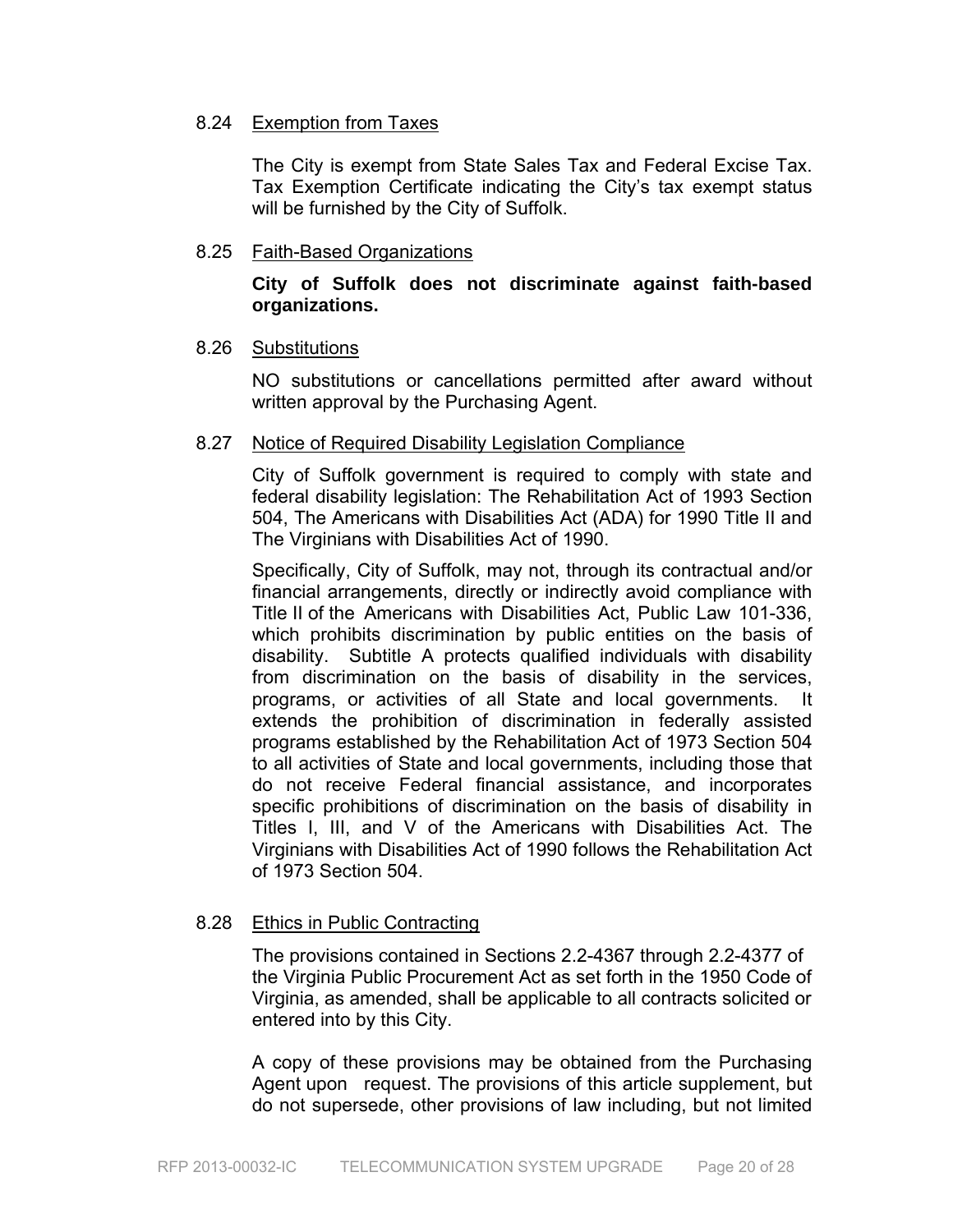to, the Virginia Conflict of Interest Act (§2.1-348 et. seq.), the Virginia Governmental Frauds Act (§18.2-498.1 et. seq.) and Articles 2 and 3 of Chapter 10 of Title 18.2. The provisions apply notwithstanding the fact that the conduct described may not constitute a violation of the Virginia Conflict of Interests Act.

#### 8.29 Debarment Status

By submitting a proposal, Offerors certify that they are not currently debarred by the Commonwealth of Virginia from submitting bids or proposals on contracts for the type of goods and/or services covered by this solicitation, nor are they an agent of any person or entity that is currently so debarred.

#### 8.30 Antitrust

By entering into a contract, the contractor conveys, sells, assigns, and transfers to the City of Suffolk all rights, title and interest in and to all causes of action it may now have or hereafter acquire under the antitrust laws of the United States and the Commonwealth of Virginia, relating to the particular goods or services purchased or acquired by the City of Suffolk under said contract.

#### 8.31 Exemption from Taxes

 The City is exempt from State Sales Tax and Federal Excise Tax. Tax Exemption Certificates indicating the City's tax exempt status will be furnished by City of Suffolk upon request.

#### 8.32 Faith-Based Organizations

#### **City of Suffolk does not discriminate against faith-based organizations.**

#### 8.33 Modifications

There may be no modification of this contract except in writing executed by the authorized representative of the City and Contractor.

8.34 Applicable Laws

This contract shall be governed in all respects by the laws of the Commonwealth of Virginia.

#### 8.35 Taxes in Arrears

No bid or proposal will be accepted from or Contract awarded to any person, firm or corporation that is in arrears, or is in default to the City upon any debt or contract, or that is a defaulter as surety or otherwise upon any obligation to the City.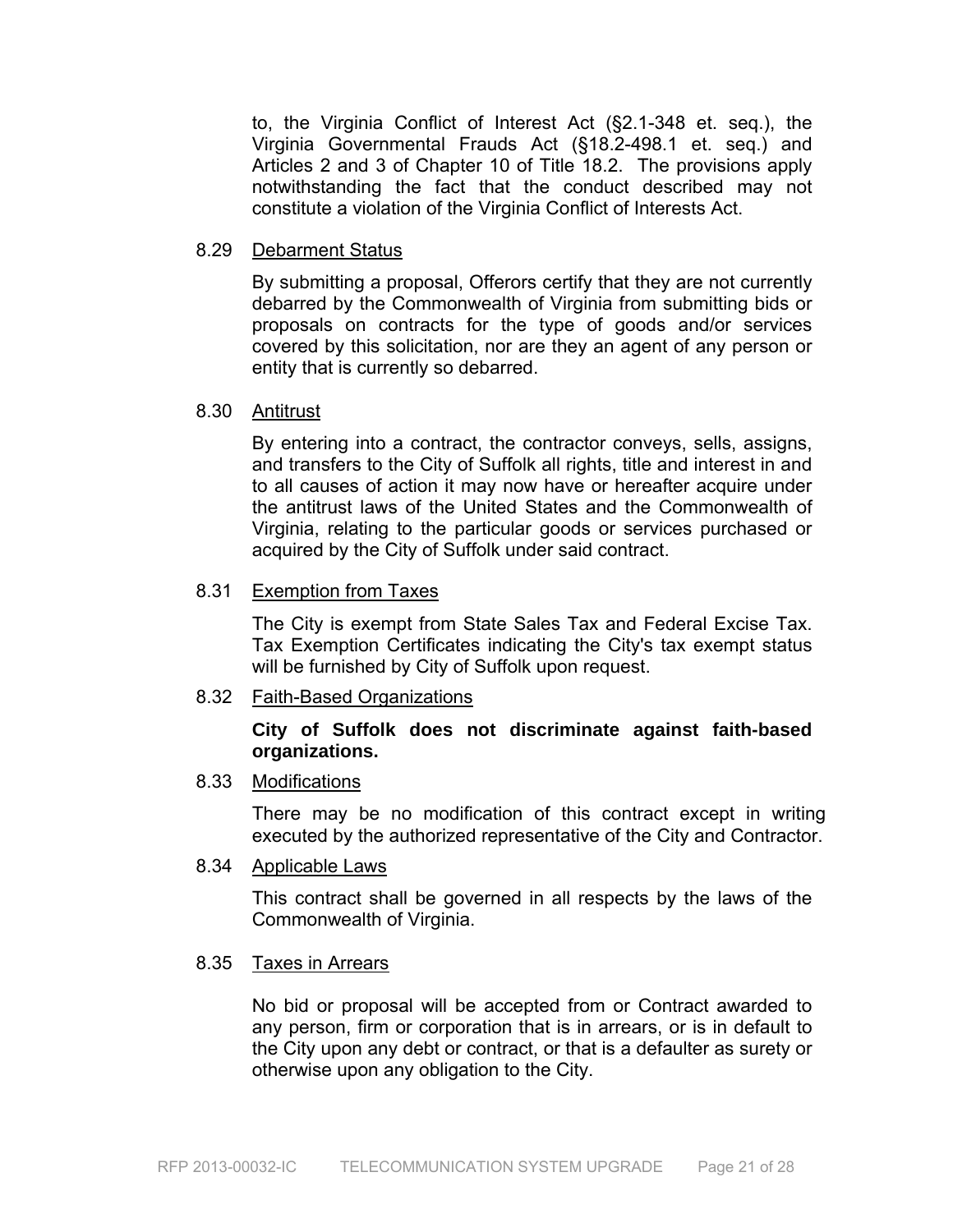# SIGNATURE SHEET

#### (Submit with Proposal)

My signature certifies that the proposal as submitted complies with all Terms and Conditions as set forth.

My signature also certifies that the accompanying proposal is not the result of, or affected by, any unlawful act of collusion with another person or company engaged in the same line of business or commerce, or any act of fraud punishable under Title 18.2, Chapter 12, Article 1.1 of the Code of Virginia, 1950, as amended. Furthermore, I understand that fraud and unlawful collusion are crimes under the Virginia Governmental Frauds Act, the Virginia Government Bid Rigging Act, and Virginia Antitrust Act, and Federal Law, and can result in fines, prison sentences, and civil damage awards.

My signature also certifies that this firm has no business or personal relationships with any other companies or persons that could be considered as a conflict of interest or potential conflict of interest to the City of Suffolk and that there are no principals, officers, agents, employees, or representatives of this firm that have any business or personal relationships with any other companies or persons that could be considered as a conflict of interest or a potential conflict of interest to the City of Suffolk, pertaining to any and all work or services to be performed as a result of this request and any resulting contract with the City of Suffolk.

By signature and tile, I hereby certify that I am authorized to sign as a Representative for the Firm and can bind the firm into a contract:

| Federal ID No.: ________________ |                               |
|----------------------------------|-------------------------------|
|                                  |                               |
|                                  |                               |
|                                  | Title:_______________________ |
|                                  |                               |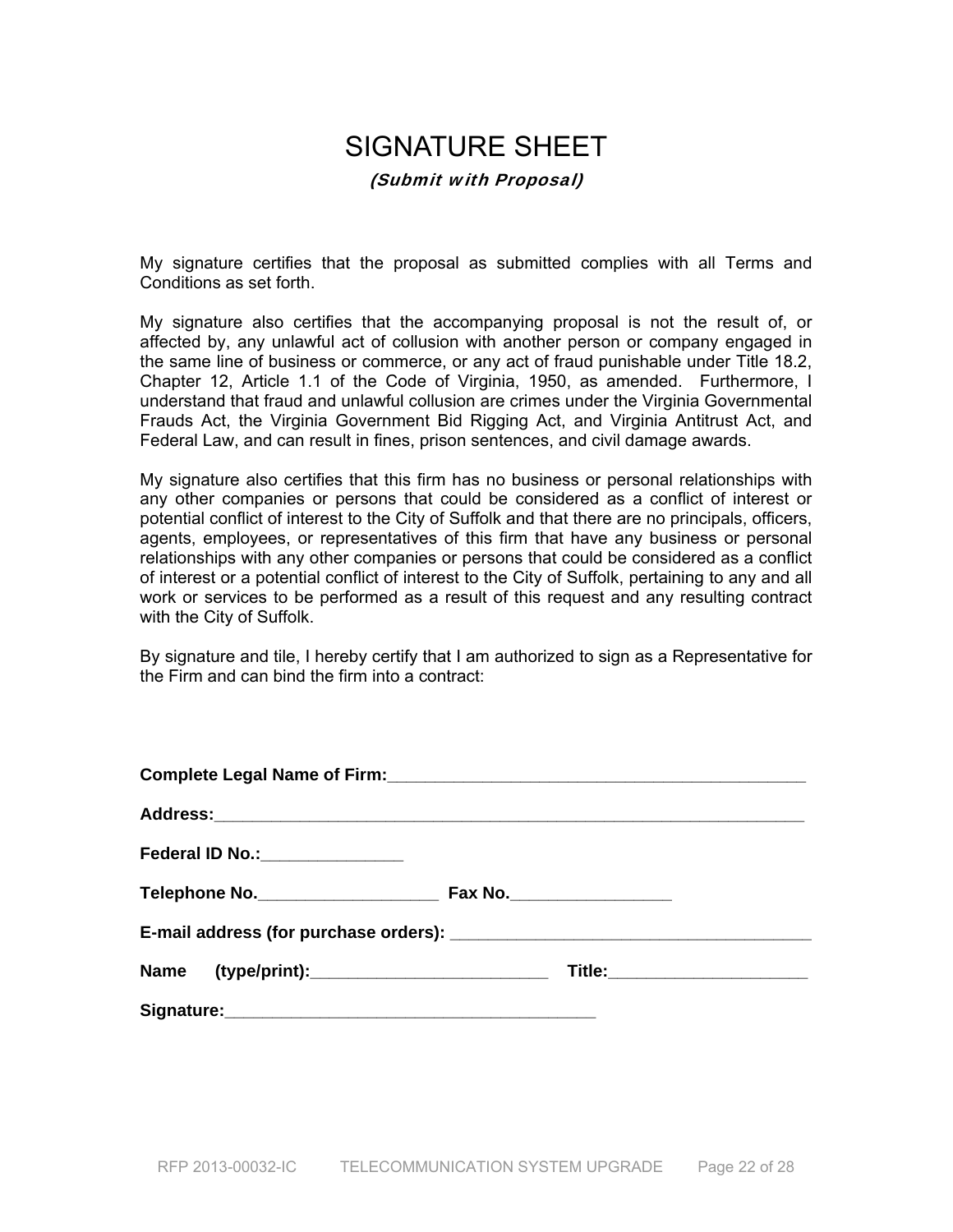## PROPRIETARY/CONFIDENTIAL INFORMATION IDENTIFICATION **RFP #2013-00032-IC**

Name of Firm/Offeror:

Trade secrets or proprietary information submitted by an offeror shall not be subject to public disclosure under the Virginia Freedom of Information Act; however, the offeror must invoke the protections of §2.2-4342F of the Code of Virginia, in writing, either before or at the time the data or other material is submitted. The written notice must specifically identify the data or materials to be protected, including the section of the proposal in which it is contained, as well as the page number(s), and state the reasons why protection is necessary. The proprietary or trade secret material submitted must be identified by some distinct method such as highlighting or underlining and must indicate only the specific words, figures, or paragraphs that constitute a trade secret or proprietary information. In addition, a summary of proprietary information provided shall be submitted on this form. The designation of an entire proposal document, line item prices, and/or total proposal prices as proprietary or trade secrets is not acceptable. If, after being given reasonable time, the offeror refuses to withdraw such a classification designation, the proposal will be rejected.

| SECTION/TITLE | PAGE<br>NUMBER(S) | REASON(S) FOR WITHHOLDING FROM<br>DISCLOSURE |
|---------------|-------------------|----------------------------------------------|
|               |                   |                                              |
|               |                   |                                              |
|               |                   |                                              |
|               |                   |                                              |
|               |                   |                                              |
|               |                   |                                              |
|               |                   |                                              |
|               |                   |                                              |
|               |                   |                                              |
|               |                   |                                              |
|               |                   |                                              |
|               |                   |                                              |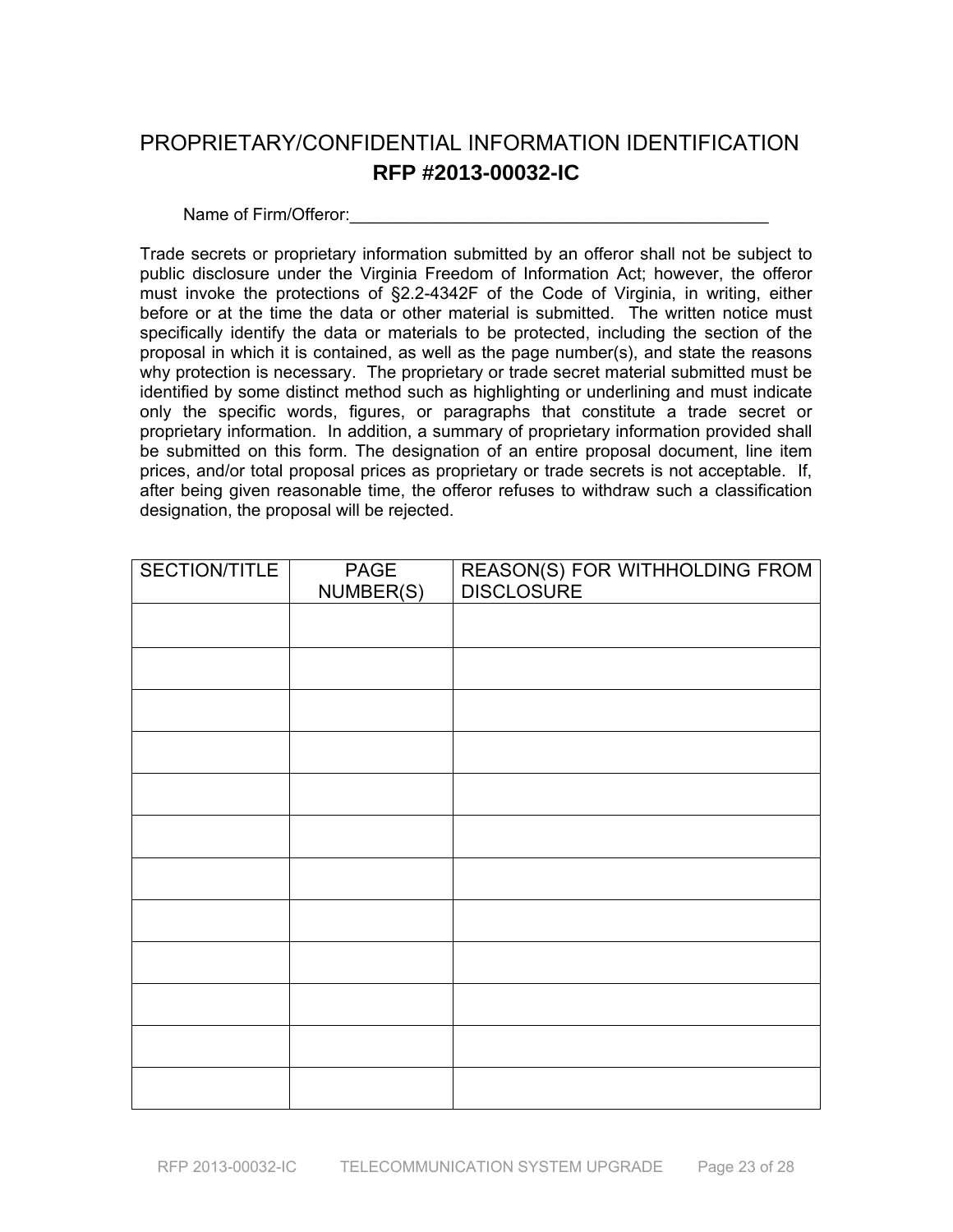# **EXCEPTIONS TO RFP** (RFP #2013-00032-IC)

Name of Firm/Offeror: Manual Account Account of Firm/Offeror:

Unless stated in this portion of the proposal, all offerors will be considered to have accepted all the terms of the Request for Proposal (RFP), including all musts, shalls, and shoulds, and any amendments as issued, without exception.

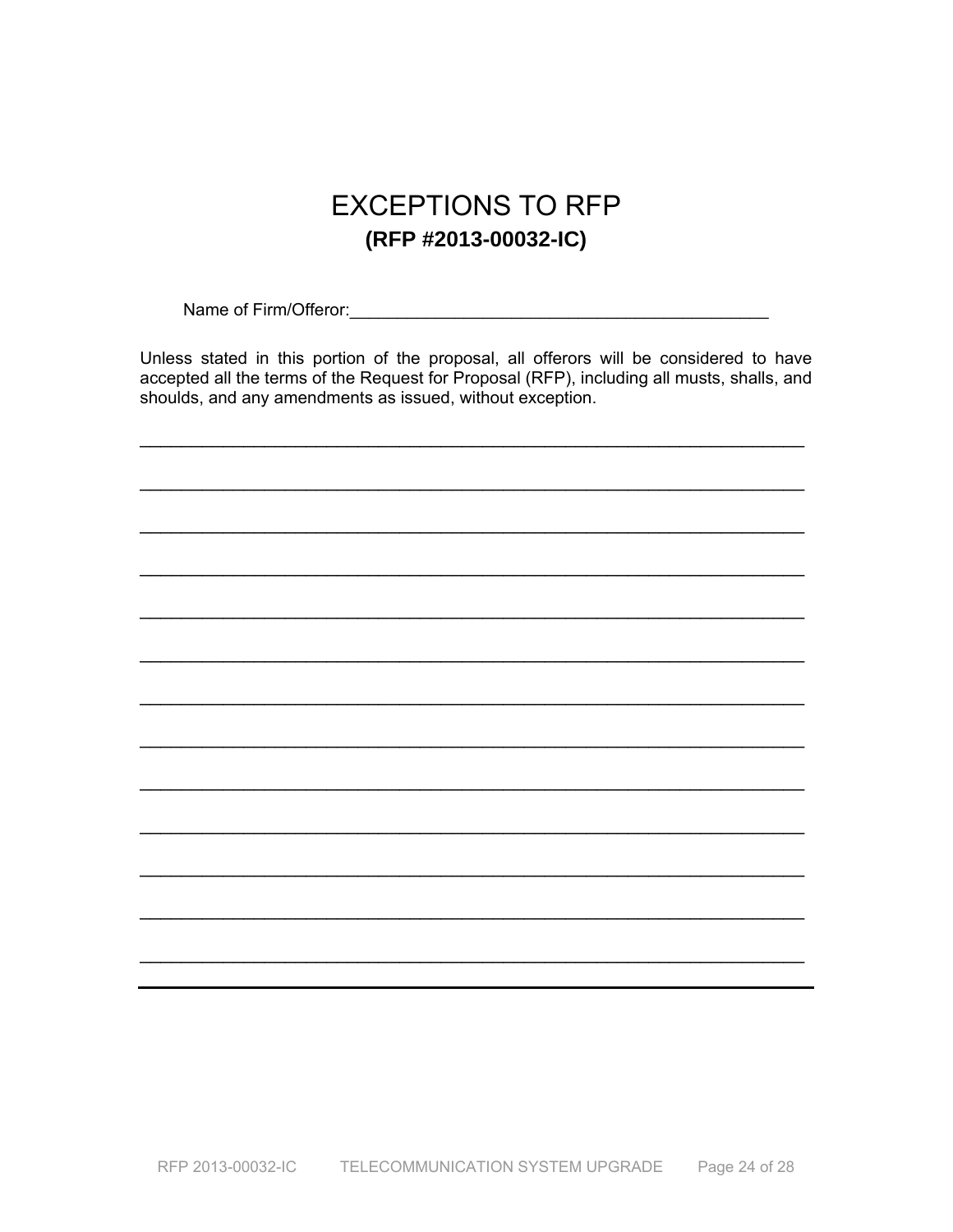| Offeror has included Anti-collusion Statement with proposal.  | Yes/No |
|---------------------------------------------------------------|--------|
| Offeror has included SCC Form with proposal.                  | Yes/No |
| Offeror has included Insurance documents with proposal.       | Yes/No |
| Offeror has acknowledged any Addenda                          | Yes/No |
| I will accept payment by means of the City's Purchasing Card. | Yes/No |
| I will accept electronic transfer of funds as payment.        | Yes/No |

### *PLEASE CIRCLE RESPONSE*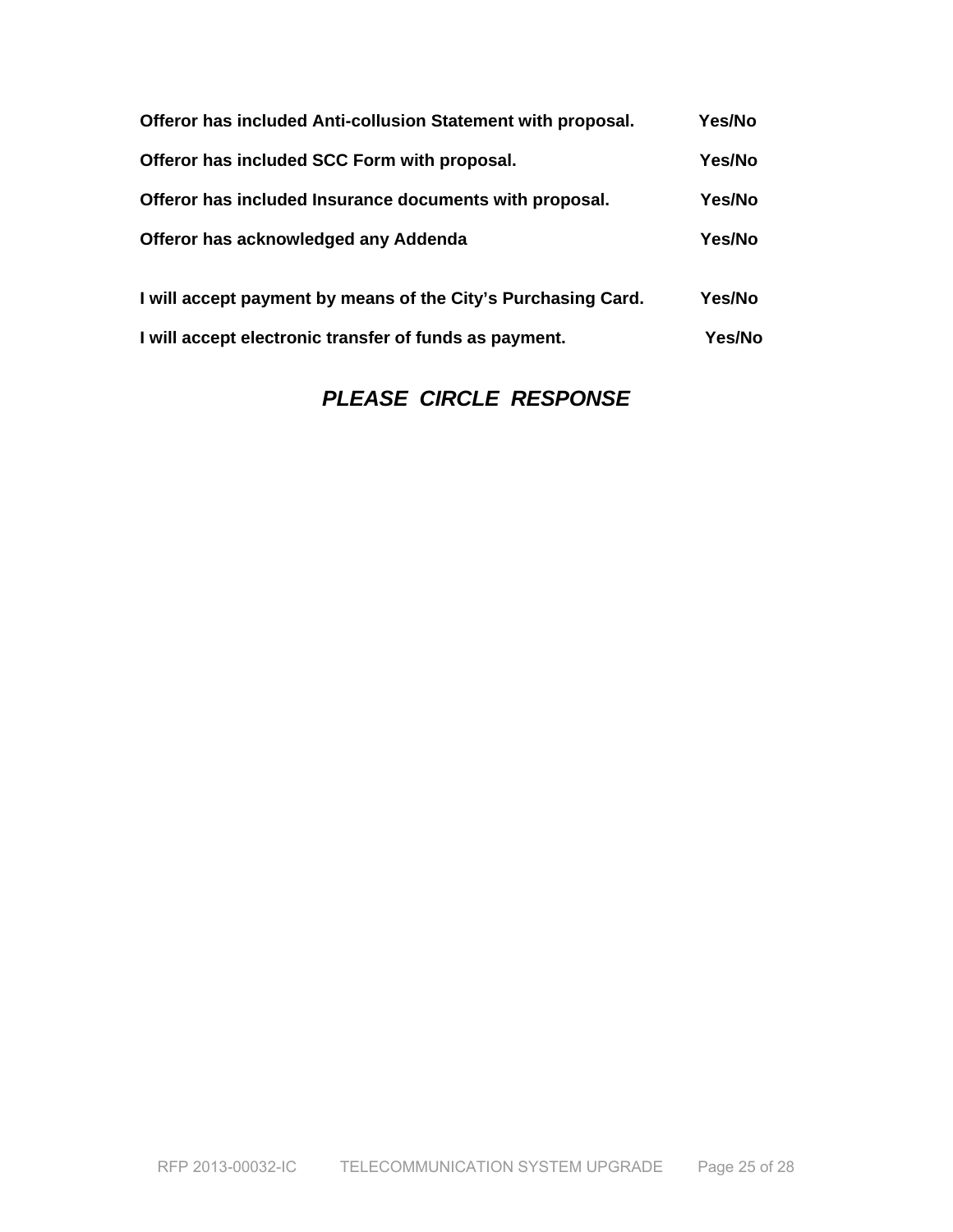## **Reference Form**

| 1.               | Firm Name                                                         |                                                                                                                       |
|------------------|-------------------------------------------------------------------|-----------------------------------------------------------------------------------------------------------------------|
|                  | Contact                                                           | <u> 1989 - Johann John Stone, markin fan de Amerikaansk kommunent fan de Amerikaansk kommunent fan de Amerikaans</u>  |
|                  | Title                                                             |                                                                                                                       |
|                  |                                                                   |                                                                                                                       |
|                  |                                                                   |                                                                                                                       |
| 2.               |                                                                   | Firm Name <u>experience</u>                                                                                           |
|                  | Contact                                                           | the contract of the contract of the contract of the contract of the contract of the contract of                       |
|                  | Title                                                             |                                                                                                                       |
|                  |                                                                   |                                                                                                                       |
|                  |                                                                   |                                                                                                                       |
| 3.               |                                                                   |                                                                                                                       |
|                  | Contact                                                           | <u> 1980 - Johann Stein, marwolaethau a bhann an t-Amhainn an t-Amhainn an t-Amhainn an t-Amhainn an t-Amhainn an</u> |
|                  | Title                                                             |                                                                                                                       |
|                  |                                                                   |                                                                                                                       |
|                  | Phone Fax                                                         |                                                                                                                       |
| $\overline{4}$ . |                                                                   |                                                                                                                       |
|                  | Contact __                                                        |                                                                                                                       |
|                  | <b>Title</b><br><u> 1980 - Johann Barnett, fransk politiker (</u> | E-mail __________________________                                                                                     |
|                  | Mailing Address Management and the Mailing Address                |                                                                                                                       |
|                  |                                                                   | Fax                                                                                                                   |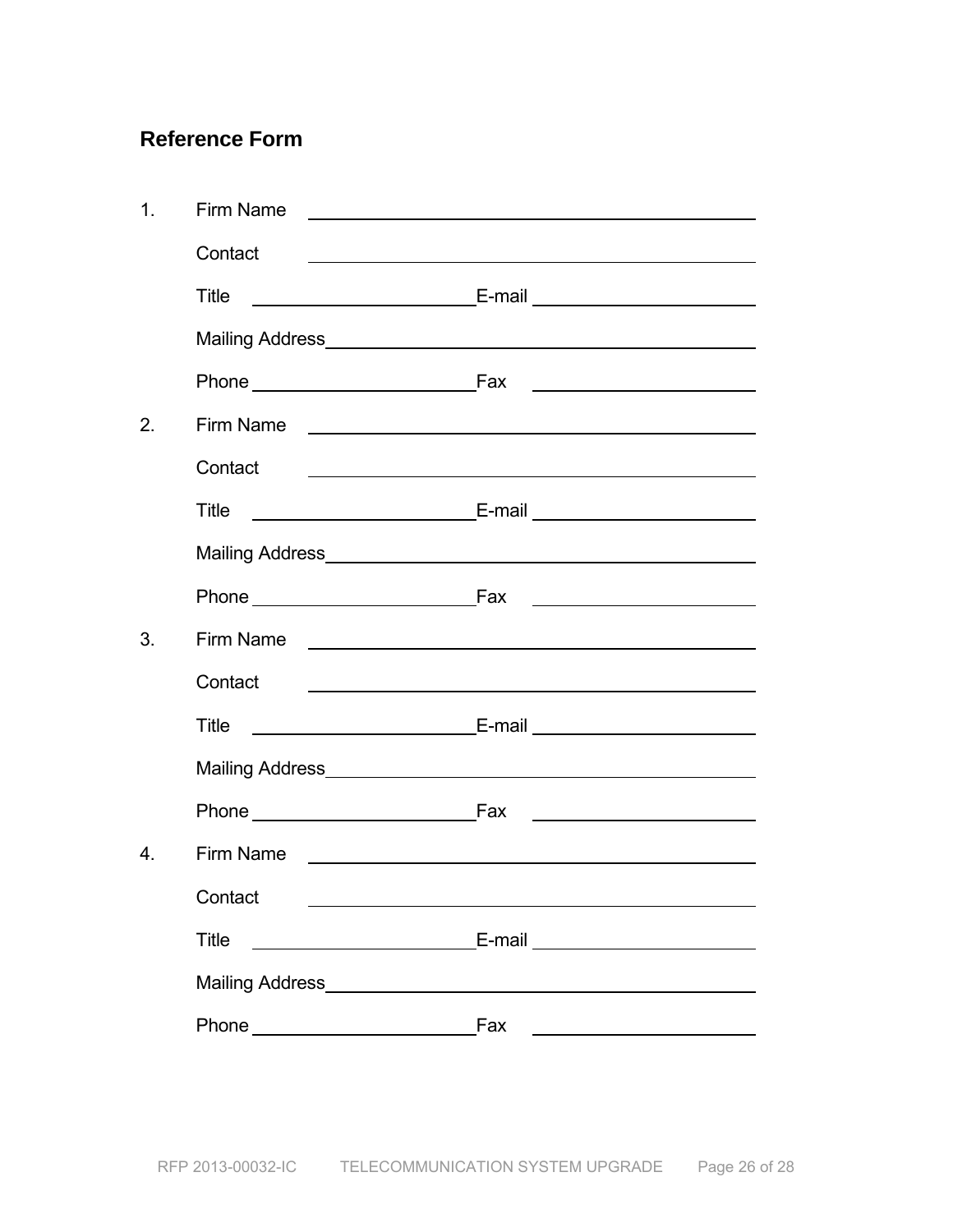### **PROOF OF AUTHORITY TO TRANSACT BUSINESS IN VIRGINIA**

THIS FORM MUST BE SUBMITTED WITH YOUR PROPOSAL/BID, FAILURE TO INCLUDE THIS FORM MAY RESULT IN REJECTION OF YOUR PROPOSAL/BID Pursuant to Virginia Code §2.2-4311.2 an Offeror/Bidder organized or authorized to transact business in the Commonwealth pursuant to Title 13.1 or Title 50 of the Code of Virginia shall include in its proposal/bid the identification number issued to it by the State Corporation Commission ("SCC"). Any Offeror/Bidder that is not required to be authorized to transact business in the Commonwealth as a foreign business entity under Title 13.1 or Title 50 of the Code of Virginia or as otherwise required by law shall include in its proposal/bid a statement describing why the Offeror/Bidder is not required to be so authorized. Any Offeror/Bidder described herein that fails to provide the required information shall not receive an award unless a waiver of this requirement and the administrative policies and procedures establish to implement this section is granted by the City Manager, as applicable.

If this quote for goods or services is accepted by the City of Suffolk, Virginia the undersigned agrees that the requirements of the Code of Virginia Section §2.2-4311.2 have been met.

Please complete the following by checking the appropriate line that applies and providing the requested information.

A. Cfferor/Bidder is a Virginia business entity organized and authorized to transact business in Virginia by the SCC and such vendor's Identification Number issued to it by the SCC is

B.\_\_\_\_\_\_\_Offeror/Bidder is an out-of-state (foreign) business entity that is authorized to transact business in Virginia by the SCC and such vendor's identification Number issued to it by the SCC is

C. C. Circle Offeror/Bidder does not have an Identification Number issued to it by the SCC such vendor is not required to be authorized to transact business in Virginia by the SCC for the following reason(s):

**Please attach additional sheets if you need to explain why such Offeror/Bidder is not required to be authorized to transact business in Virginia.** 

Legal Name of Company (as listed on W-9)

\_\_\_\_\_\_\_\_\_\_\_\_\_\_\_\_\_\_\_\_\_\_\_\_\_\_\_\_\_\_\_\_\_\_\_\_\_\_\_\_\_\_

 $\mathcal{L}_\text{max}$  , we can also assume that the contract of  $\mathcal{L}_\text{max}$ 

\_\_\_\_\_\_\_\_\_\_\_\_\_\_\_\_\_\_\_\_\_\_\_\_\_\_\_\_\_\_\_\_\_\_\_\_\_\_\_\_\_\_

 $\mathcal{L}_\text{max}$  , we can also assume that the contract of  $\mathcal{L}_\text{max}$ 

 $\mathcal{L}_\text{max}$  , we can also assume that the contract of  $\mathcal{L}_\text{max}$ 

Legal Name of Offeror/Bidder

**Date** 

Authorized Signature

Print or Type Name and Title

### **RETURN THIS PAGE WITH COPIES OF DOCUMENTATION**